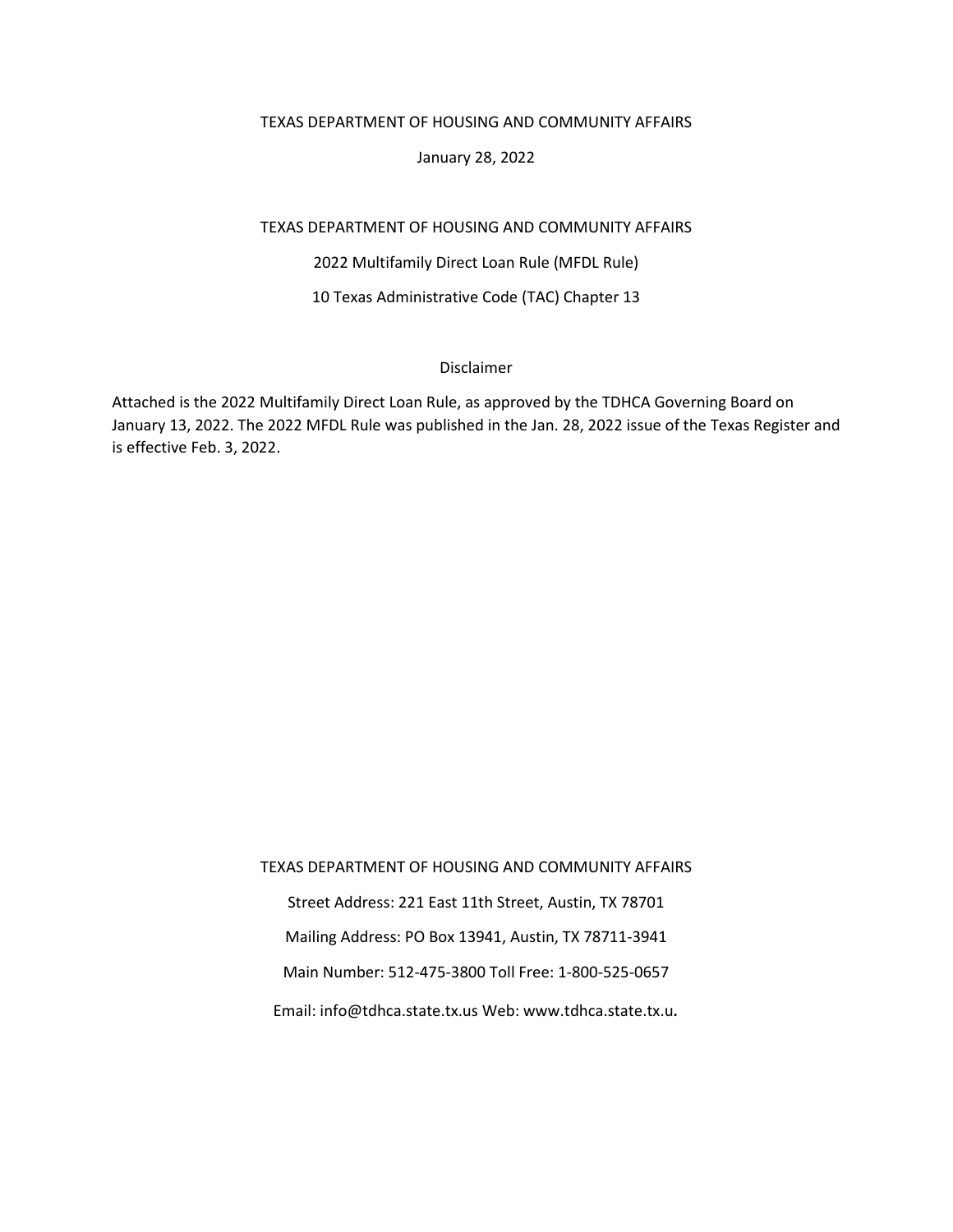# *13.1.Purpose.*

(a) Authority. The rules in this chapter apply to the funds provided to Multifamily Developments through the Multifamily Direct Loan Program (MFDL or Direct Loan Program) by the Texas Department of Housing and Community Affairs (the Department). Notwithstanding anything in this chapter to the contrary, loans and grants issued to finance the development of multifamily rental housing are subject to the requirements of the laws of the State of Texas, including but not limited to Tex. Gov't Code, Chapter 2306, and federal law pursuant to the requirements of Title II of the Cranston-Gonzalez National Affordable Housing Act, Division B, Title III of the Housing and Economic Recovery Act (HERA) of 2008 - Emergency Assistance for the Redevelopment of Abandoned and Foreclosed Homes, Section 1497 of the Dodd-Frank Wall Street Reform and Consumer Protection Act: Additional Assistance for Neighborhood Stabilization Programs, Title I of the Housing and Economic Recovery Act of 2008, Section 1131 (Public Law 110-289), and the implementing regulations 24 CFR Parts 91, 92, 93, and 570 as they may be applicable to a specific fund source. The Department is authorized to administer Direct Loan Program funds pursuant to Tex. Gov't Code, Chapter 2306.

(b) General. This chapter applies to Applications submitted for, and award of, MFDL funds by the Department and establishes the general requirements associated with the application and award process for such funds. Applicants pursuing MFDL assistance from the Department are required to certify, among other things, that they have familiarized themselves with all applicable rules that govern that specific program including, but not limited to this chapter, Chapter 1 of this title (relating to Administration), Chapter 2 of this title (relating to Enforcement), Chapter 10 of this title (relating to Uniform Multifamily Rules), Chapter 11 of this title (relating to Qualified Allocation Plan (QAP)), and Chapter 12 of this title (relating to Multifamily Housing Revenue Bond Rules) as applicable. The Applicant is also required to certify that it is familiar with the requirements of any other federal, state, or local financing sources that it identifies in its Application. Any conflict with rules, regulations, or statutes will be resolved on a case by case basis that allows for compliance with all requirements. Conflicts that cannot be resolved may result in Application ineligibility, with the right to an Appeal as provided in 10 TAC §1.7 of this title (relating to Appeals Process) or 10 TAC §11.902 of this title (relating to Appeals Process for the Housing Tax Credit program), as applicable.

(c) Waivers. Requests for waivers of any program rules or requirements must be made in accordance with 10 TAC §11.207 of this title (relating to Waiver of Rules), as limited by the rules in this chapter. In no instance will the Department consider a waiver request that would violate federal program requirements or state or federal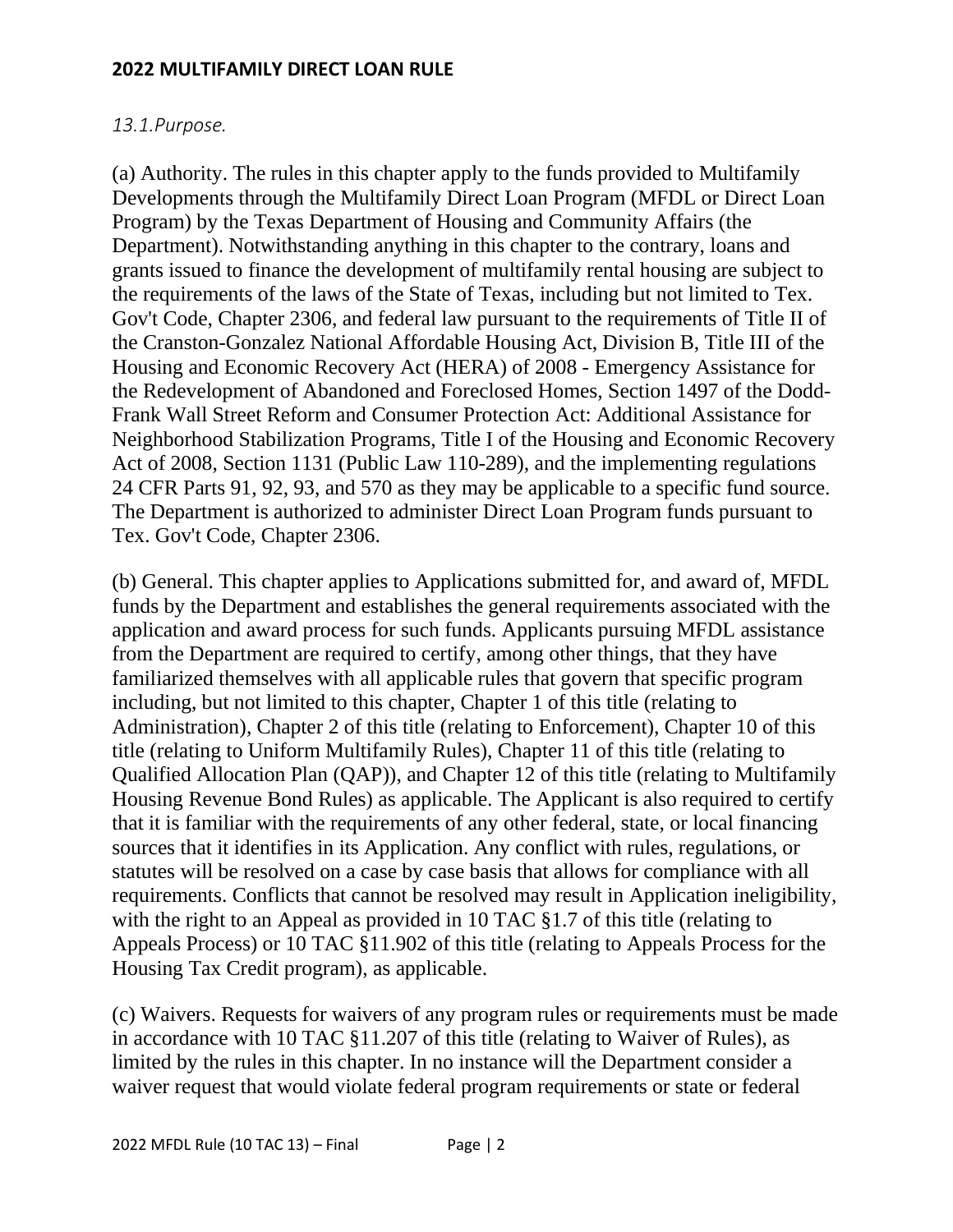statute. Waiver requirements are provided in paragraphs (1) through (3) of this subsection:

(1) Waivers for Layered Developments. For Direct Loan Developments layered with Competitive Housing Tax Credits, an Applicant may request, at the latest at Application submission, that the Department amend its NOFA, amend its Consolidated Plan or One Year Action Plan, or ask HUD to grant a waiver of its regulations, if such request will not impact the timing of the Application's review, nor alter the scoring or satisfaction of threshold requirements for the Competitive Housing Tax Credits. Such requests will be presented to the Department's Board. The Board may not waive rules that are federally required, or that have been incorporated as a required part of the Department's Consolidated Plan or One Year Action Plan (OYAP) to the U.S. Department of Housing and Urban Development (HUD), unless those Plans are so amended by the earlier of a date the NOFA stops accepting Applications or by an earlier date that is identified by the Board;

(2) Waivers for Non-Layered Developments. For Direct Loan Developments not layered with Competitive Housing Tax Credits, an Applicant may request that the Department amend its NOFA, amend its Consolidated Plan or OYAP, or ask HUD to grant a waiver of its regulations. Such requests will be presented to the Department's Board; if the Applicant's request is approved by the Department's Governing Board (Board), the Application Acceptance Date will then be the date the Department completes the amendment process or receives a waiver from HUD. If this date occurs after the NOFA closes, the Applicant will be required to submit a new Application, and the Direct Loan awardee (pre-closing) may be required to reapply, under a new or otherwise open NOFA; and

(3) Waivers under Closed NOFAs. The Board may not waive any portion of a closed NOFA prior to Construction Completion. Thereafter, the Board may only waive any portion of a closed NOFA as part of an approved Asset Management Division work out. Allowable Post-Closing Amendments are described in 10 TAC §13.13 of this chapter (relating to Post-Closing Amendments to Direct Loan Terms).

(d) Eligibility and Threshold Requirements. Applications for Multifamily Direct Loan funds must meet all applicable eligibility and threshold requirements of Chapter 11 of this title (relating to the Qualified Allocation Plan (QAP)), unless otherwise excepted in this rule or NOFA.

# *§13.2. Definitions.*

The following words and terms, when used in this chapter, shall have the following meanings, unless the context clearly indicates otherwise. Any capitalized terms not

2022 MFDL Rule (10 TAC 13) – Final Page | 3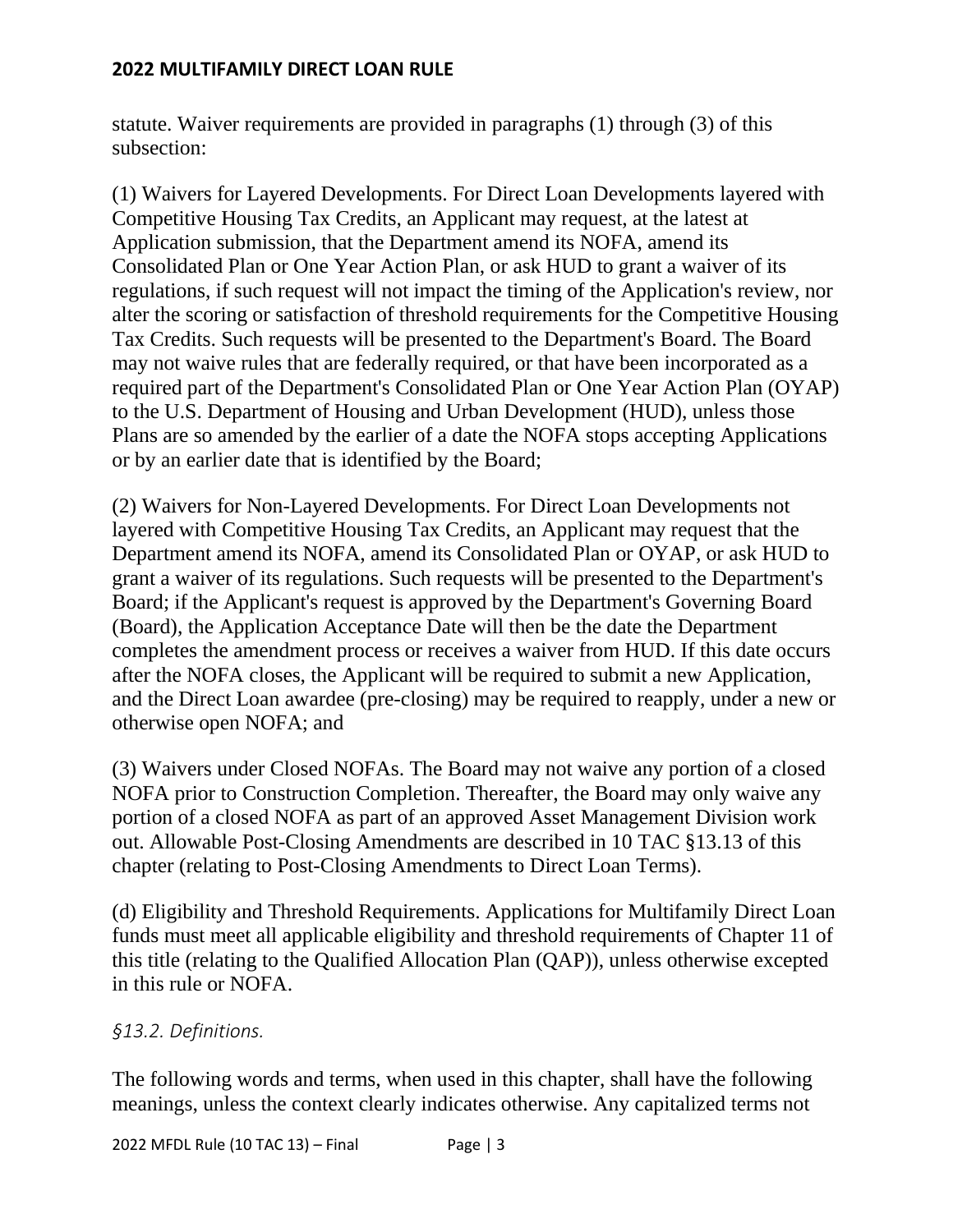specifically mentioned in this section shall have the meaning as defined in Tex. Gov't Code, Chapter 2306; §§141, 142, and 145 of the Internal Revenue Code; 24 CFR Parts 91, 92, and 93; 2 CFR Part 200; and 10 TAC Chapters 1 of this title regarding Administration, 2 of this title regarding Enforcement, 10 of this title regarding Uniform Multifamily Rules, and 11 of this title regarding the Qualified Allocation Plan.

(1) Application Acceptance Date--The date the MFDL Application is considered received by the Department as described in this chapter, chapter 11 of this title, or in the NOFA.

(2) Community Housing Development Organization (CHDO)--A private nonprofit organization with experience developing or owning affordable rental housing that meets the requirements in 24 CFR Part 92 for purposes of receiving HOME Investment Partnerships Program (HOME) funds under the CHDO Set-Aside. A member of a CHDO's board cannot be a Principal of the Development beyond their role as a board member of the CHDO or be an employee of the development team, and may not receive financial benefit other than reimbursement of expenses from the CHDO (e.g., a voting board member cannot also be a paid executive).

(3) Construction Completion or Development Period--The Development Period is the time allowed to complete construction, which includes, without limitation, that necessary title transfer requirements and construction work has been fully performed, the certificate(s) of occupancy (if New Construction or reconstruction), Certificate of Substantial Completion (AIA Form G704), Form HUD-92485 (for instances in which a federally insured HUD loan is utilized), or equivalent notice has been issued.

(4) Deobligated Funds--The funds released by the Development Owner or recovered by the Department canceling a Contract or award involving some or all of a contractual financial obligation between the Department and a Development Owner or Applicant.

(5) Federal Affordability Period--The period commencing on the later of the date after Construction Completion and after all Direct Loan funds have been disbursed for the project, or the date of Project Completion as defined in 24 CFR §92.2 or §93.3, as applicable, and ending on the date which is the required number of years as defined by the federal program.

(6) HOME--The HOME Investment Partnership Program, authorized by Title II of the Cranston-Gonzalez National Affordable Housing Act.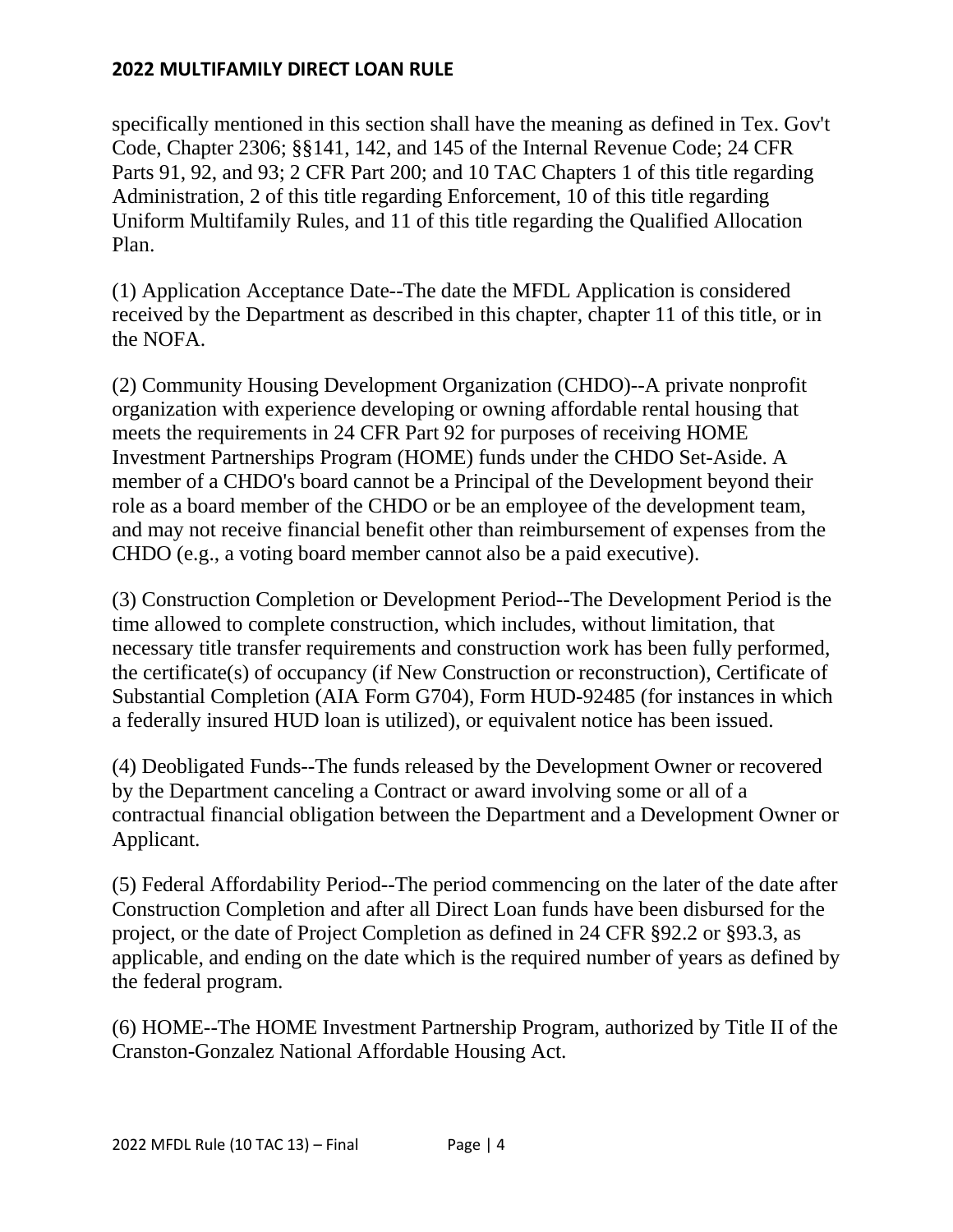(7) HOME Match-Eligible Unit--A Unit in the Development that is not assisted with HOME Program funds, but would qualify as eligible for Match under 24 CFR Part 92. Unless otherwise identified by the provisions in the NOFA, TCAP RF and matching contribution on NSP and NHTF Developments must meet all criteria to be classified as HOME-Match Eligible Units.

(8) Housing Contract System (HCS)--The electronic information system established by the Department for tracking, funding, and reporting Department Contracts and Developments. The HCS is primarily used by the Department for Direct Loan Programs administered by the Department.

(9) Land Use Restriction Agreement (LURA) Term--The period commencing on the effective date of the LURA and ending on the date which, at a minimum, is the greater of the loan term or 30 years. The LURA may include the Federal Affordability Period, in addition to the State Affordability Period requirements and State restrictive criteria.

(10) Matching Contribution (Match)--A contribution to a Development from nonfederal sources that may be in one or more of the forms provided in subparagraphs (A) through (E) of this paragraph:

(A) Cash contribution (grant), except for cash contributions made by investors in a limited partnership or other business entity subject to pass through tax benefits in a tax credit transaction or owner equity (including Deferred Developer Fee and General Partner advances);

(B) Reduced fees or donated labor from certain eligible contractors, subcontractors, architects, attorneys, engineers, excluding any contributions from a party related to the Developer or Owner;

(C) Net present value of yield foregone from a below market interest rate loan as described in HUD Community Planning and Development (CPD) Notice 97-03;

(D) Waived or reduced fees or taxes from cities or counties not related to the Applicant in connection with the proposed Development; or

(E) Donated land or land sold by an unrelated third party at a price below market value, as evidenced by a third party appraisal.

(11) NHTF--National Housing Trust Fund.

(12) NOFA--Notice of Funding Availability.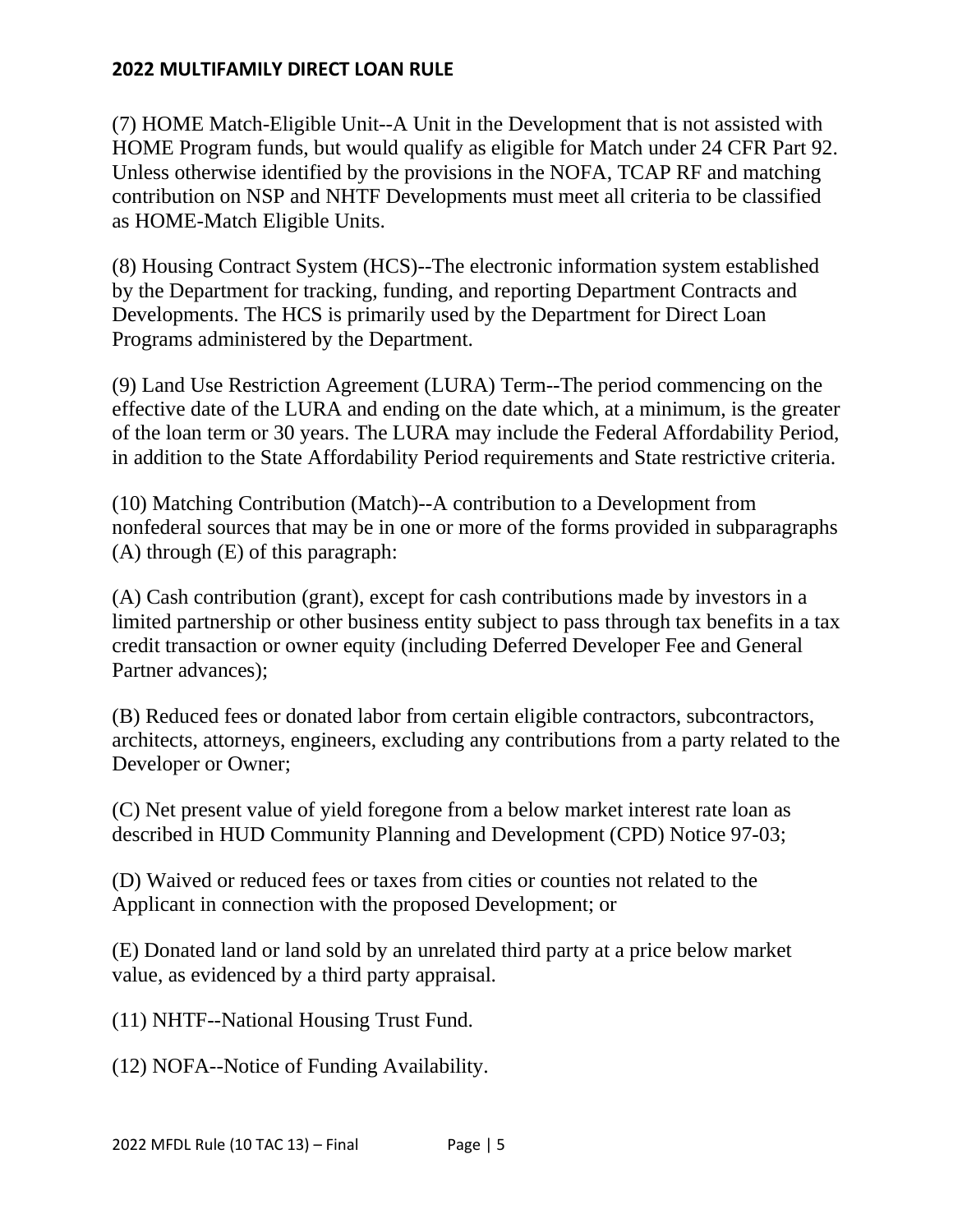(13) NSP--Neighborhood Stabilization Program.

(14) Qualifying Unit--Means a Unit designated for Multifamily Direct Loan use and occupancy in compliance with State and federal regulations, as set forth in the Contract. Qualifying Units may not also have a Project-Based Voucher issued under 24 CFR Part 983, unless the Application contains permission from the Public and Indian Housing Division of HUD for the layered units to use a utility allowance that is not the Public Housing Utility Allowance, or the Applicant has received permission from the Community Planning and Development Division of HUD for the layered units to use the Public Housing Utility Allowance.

(15) Relocation Plan--A residential anti-displacement and relocation assistance plan and budget in an Application that addresses residential and non-residential displacement and complies with the Uniform Relocation Assistance and Real Property Act as implemented at 49 CFR Part 24, HUD Handbook 1378, and the TDHCA Relocation Handbook. Additionally, some HOME and NSP funded Developments must comply with Section 104(d) of the Housing and Community Development Act of 1974 (as amended), and 24 CFR Part 42 (as modified for NSP and HOME American Rescue Plan (ARP) funds), which requires a one-for-one replacement of occupied and vacant, occupiable low- and moderate-income dwelling units demolished or converted. Guidance is on the Department's website at https://www.tdhca.state.tx.us/multifamily/home/index.htm. The Relocation Plan must be in form and substance consistent with requirements of the Department.

(16) Section 234 Condominium Housing Basic Mortgage Limits (Section 234 Condo Limits)--The per-unit subsidy limits for all MFDL funding. These limits take into account whether or not a Development is elevator served and any local conditions that may make development of multifamily housing more or less expensive in a given metropolitan statistical area. If the high cost percentage adjustment applicable to the Section 234 Condo Limits for HUD's Fort Worth Multifamily Hub is applicable for all Developments that TDHCA finances through the MFDL Program, then confirmation of that applicability will be included in the applicable NOFA.

(17) Site and Neighborhood Standards--HUD requirements for New Construction or reconstruction Developments funded by NHTF (24 CFR §93.150) or New Construction Developments funded by HOME (24 CFR §92.202). Proposed Developments must provide evidence that the Development will comply with these federal regulations in the Application. Guidance for successful submissions is provided on the Department website at

https://www.tdhca.state.tx.us/multifamily/apply-for-funds.htm. Applications that are unable to comply with requirements in 24 CFR §983.57(e)(2) and (3) will not be eligible for HOME or NHTF.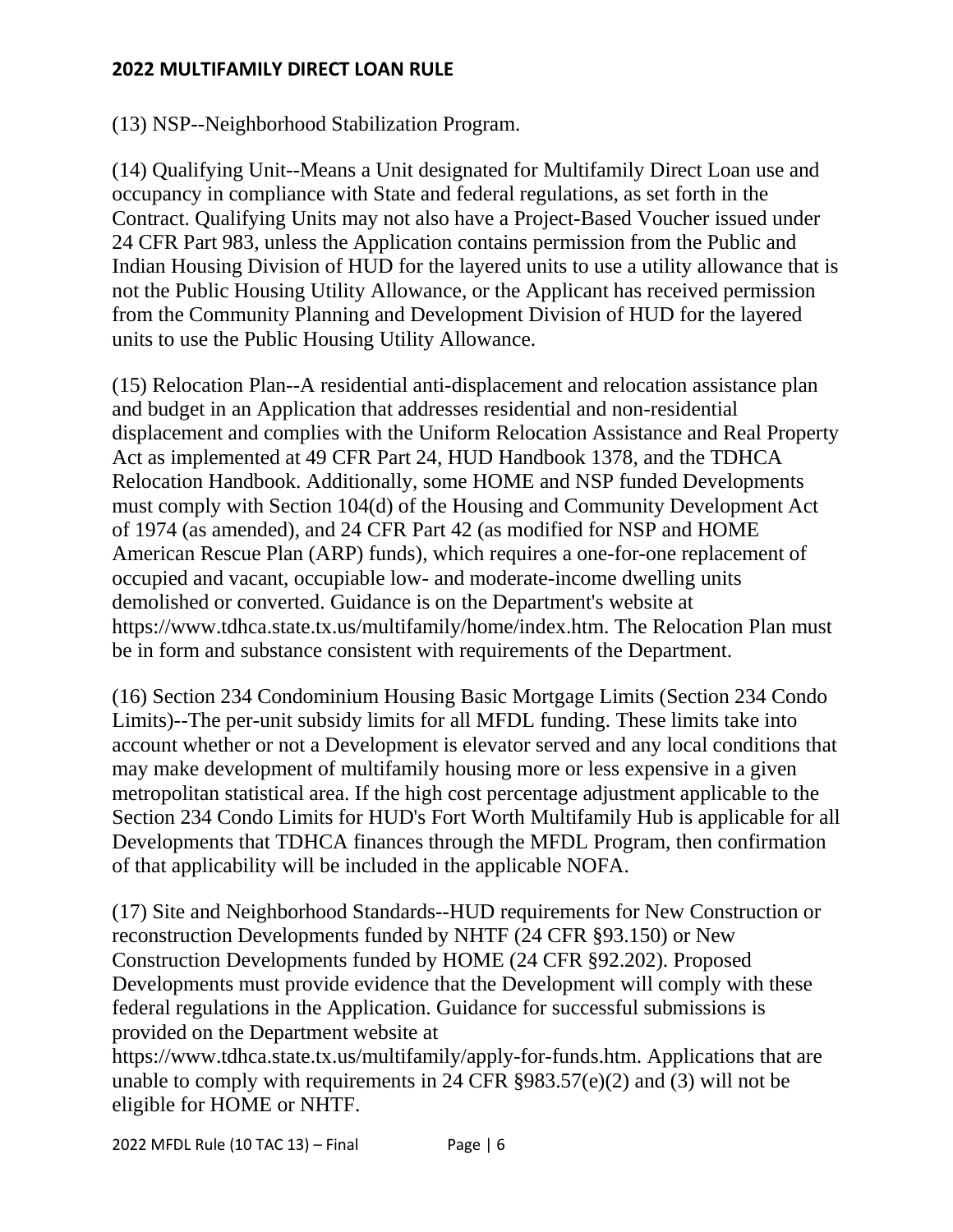(18) State Affordability Period--The LURA Term as described in the MFDL contract and loan documents and as required by the Department in accordance with the Chapter 2306, Texas Gov't Code which may be an additional period after the Federal Affordability Period.

(19) Surplus Cash--Except when the first lien mortgage is a federally insured HUD mortgage that is subject to HUD's surplus cash definition, Surplus Cash is any cash remaining:

(A) After the payment of:

(i) All sums due or currently required to be paid under the terms of any superior lien;

(ii) All amounts required to be deposited in the reserve funds for replacement;

(iii) Operating expenses actually incurred by the borrower for the Development during the period with an appropriate adjustment for an allocable share of property taxes and insurance premiums;

(iv) Recurring maintenance expenses actually incurred by the borrower for the Development during the period; and

(v) All other obligations of the Development approved by the Department; and

(B) After the segregation of an amount equal to the aggregate of all special funds required to be maintained for the Development; and

(C) Excluding payment of:

(i) All sums due or currently required to be paid under the terms of any subordinate liens against the property;

(ii) Any development fees that are deferred including those in eligible basis; and

(iii) Any payments or obligations to the borrower, ownership entities of the borrower, related party entities; any payment to the management company exceeding 5% of the effective gross income; incentive management fee; asset management fees; or any other expenses or payments that shall be negotiated between the Department and borrower.

(20) TCAP Repayment Funds (TCAP RF)--The Tax Credit Assistance Payment program funds.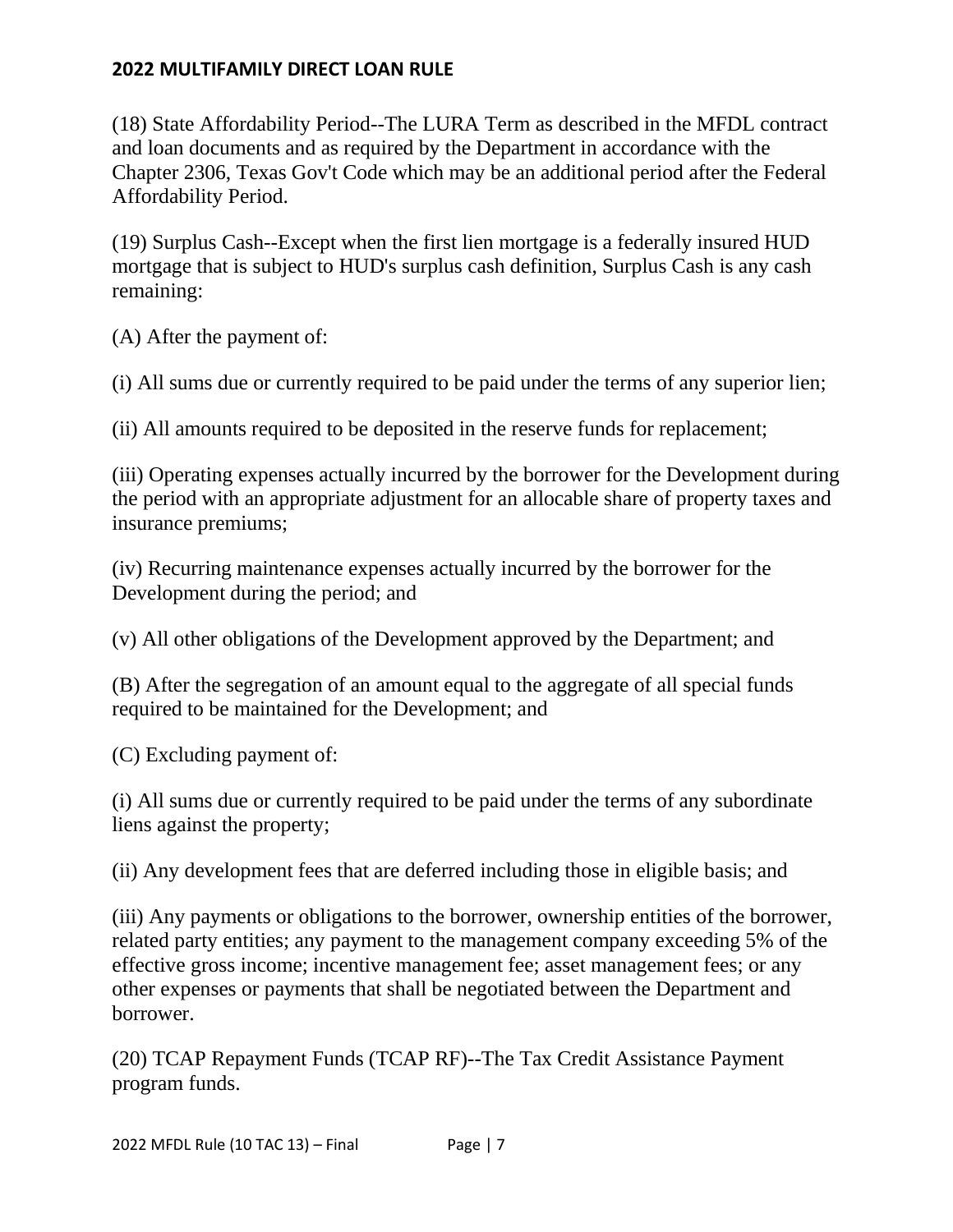# *§13.3. General Loan Requirements.*

(a) Funding Availability. Direct Loan funds may be made available through a NOFA or other similar governing document that includes the method for applying for funds and funding requirements.

(b) Oversourced Developments. A Direct Loan request may be reduced or not recommended if the Department's Underwriting Report concludes the Development does not need all or part of the MFDL funds requested in the Application because it is oversourced, and for which a timely appeal has been completed, as provided in 10 TAC §1.7 of this title (relating to Appeals Process) or 10 TAC §11.902 of this title (relating to Appeals Process for Competitive HTC Applications), as applicable.

(c) Funding Sources. Direct Loan funds are composed of annual HOME and National Housing Trust Fund (NHTF) allocations from HUD, repayment of TCAP or TCAP RF loans, HOME Program Income, NSP Program Income (NSP PI or NSP), and any other similarly encumbered funding that may become available by Board action, except as otherwise noted in this chapter. Similar funds include any funds that are identified by the Board to be loaned or granted for the development of multifamily property and are not governed by another chapter in this title, with the exception of State funds appropriated for a specific purpose.

(d) Eligible and Ineligible Activities.

(1) Eligible Activities. Direct Loan funds may be used for the predevelopment, acquisition, New Construction, reconstruction, Adaptive Reuse, rehabilitation, or preservation of affordable housing with suitable amenities, including real property acquisition, site improvements, conversion, demolition, or operating cost reserves, subject to applicable HUD guidance. Other expenses, such as financing costs, relocation expenses of any displaced persons, families, businesses, or organizations may be included. MFDL funds may be used to assist Developments previously awarded by the Department when approved by specific action of the Board. Eligible Activities may have fund source restrictions or may be restricted by a NOFA.

(2) Ineligible Activities. Direct Loan funds may not be used for:

(A) Adaptive Reuse Developments subject to the requirements of 36 CFR 67, implementing Section 47 of the Internal Revenue Code;

(B) Developments layered with Housing Tax Credits that have elected the income averaging election under Section  $42(g)(1)(C)$  of the Internal Revenue Code that have more than 15% of the Units designated as Market Rate Units; or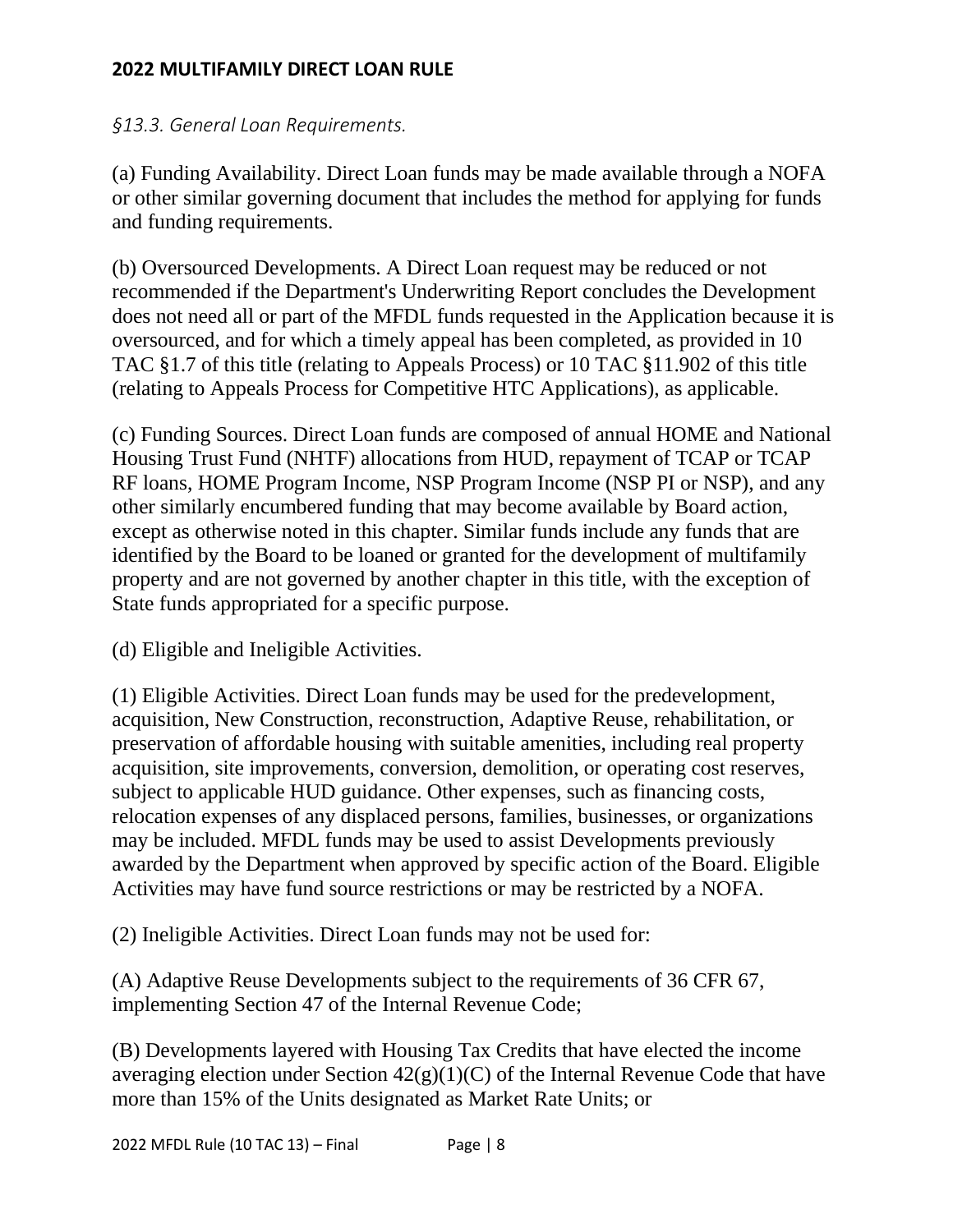(C) Except as specifically described in the NOFA, Developments in which the Applicant will not be directly leasing Units to residents.

(e) Ineligible Costs. All costs associated with the Development and known by the Applicant must be disclosed as part of the Application. Other federal funds will be included in the Final Direct Loan Eligible Costs located in Table 1 of the Direct Loan Calculator as part of the required per-unit subsidy limit calculation. Costs ineligible for reimbursement with Direct Loan funds in accordance with 24 CFR Parts 91, 92, 93, and 570, and 2 CFR Part 200, as federally required or identified in the NOFA, include but are not limited to:

- (1) Offsite costs;
- (2) Stored Materials;

(3) Site Amenities, such as swimming pools and decking, landscaping, playgrounds, and athletic courts;

(4) The purchase of equipment required for construction;

(5) Furnishings and Furniture, Fixtures and Equipment (FF&E) required for the Development;

- (6) Detached Community Buildings;
- (7) Carports and/or parking garages, unless attached as a feature of the Unit;
- (8) Commercial Space costs;
- (9) Personal Property Taxes;
- (10) TDHCA fees;
- (11) Syndication and organizational costs;
- (12) Reserve Accounts, except Initial Operating Deficit Reserve Accounts;
- (13) Delinquent fees, taxes, or charges;

(14) Costs incurred more than 24 months prior to the effective date of the Direct Loan Contract, unless the Application is awarded TCAP RF, and if specifically allowed by the Board;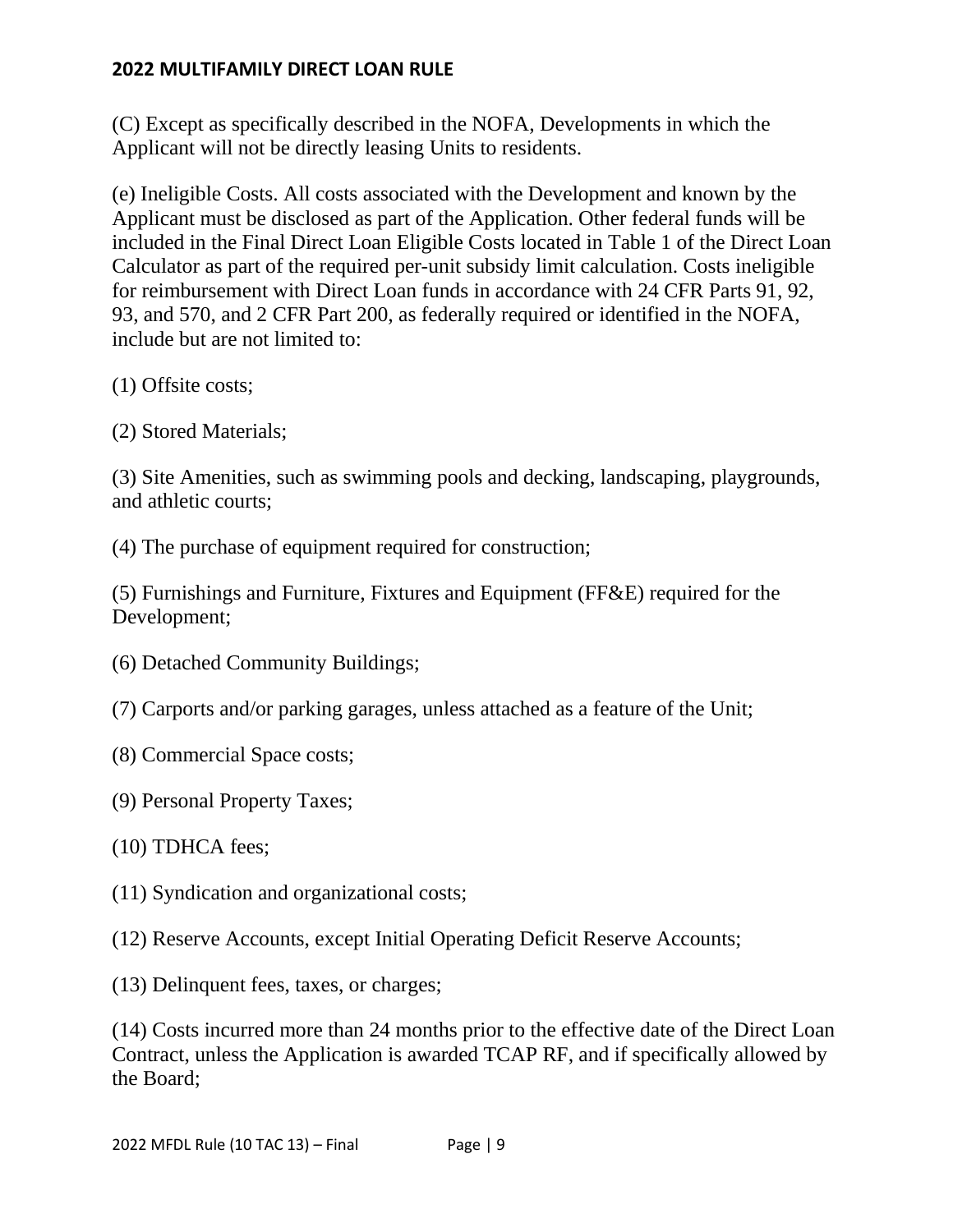(15) Costs that have been allocated to or paid by another fund source (except for soft costs that are attributable to the entire project as specifically identified in the applicable federal rule, or for TCAP RF if specifically allowed by the NOFA), including but not limited to, contingency, including soft cost contingency, and general partner loans and advances;

(16) Deferred Developer Fee;

(17) Texas Bond Review Board (BRB) fees;

(18) Community Facility spaces that are not for the exclusive use of tenants and their guests;

(19) The portion of soft costs that are allocated to support ineligible hard costs; and

(20) Other costs limited by Award or NOFA, or as established by the Board.

*§13.4. Set-Asides, Regional Allocation, and NOFA Priorities.*

(a) Set-Asides. Specific types of Activities or Developments for which a portion of MFDL funds may be reserved in a NOFA will be grouped in categories called Set-Asides. The Soft Repayment Set-Aside, CHDO Set-Aside, and General Set-Aside, as described below, are fixed Set-Asides that will be included in the annual NOFA (except when CHDO requirements are waived or reduced by HUD). The remaining Set-Asides described below are flexible Set-Asides and are applicable only if identified in a NOFA; flexible Set-Asides are not required to be programmed on an annual basis. The Board may approve Set-Asides not described in this section. The amount of a single award may be credited to multiple Set-Asides, in which case the credited portion of funds may be repositioned into an oversubscribed Set-Aside prior to a defined collapse deadline. Applications under any and all Set-Asides may or may not be layered with other Department Multifamily programs except as provided in this section or as determined by the Board to address unique circumstances not addressed by these rules.

(1) Fixed Set-Asides:

(A) General / Soft Repayment Set-Aside.

(i) Applicants seeking to qualify for NHTF under this set-aside must propose Developments in which all Units assisted with MFDL funds are available for households earning the greater of the poverty rate or 30% AMI, and have rents no higher than the rent limits for extremely low-income tenants in 24 CFR §93.302(b).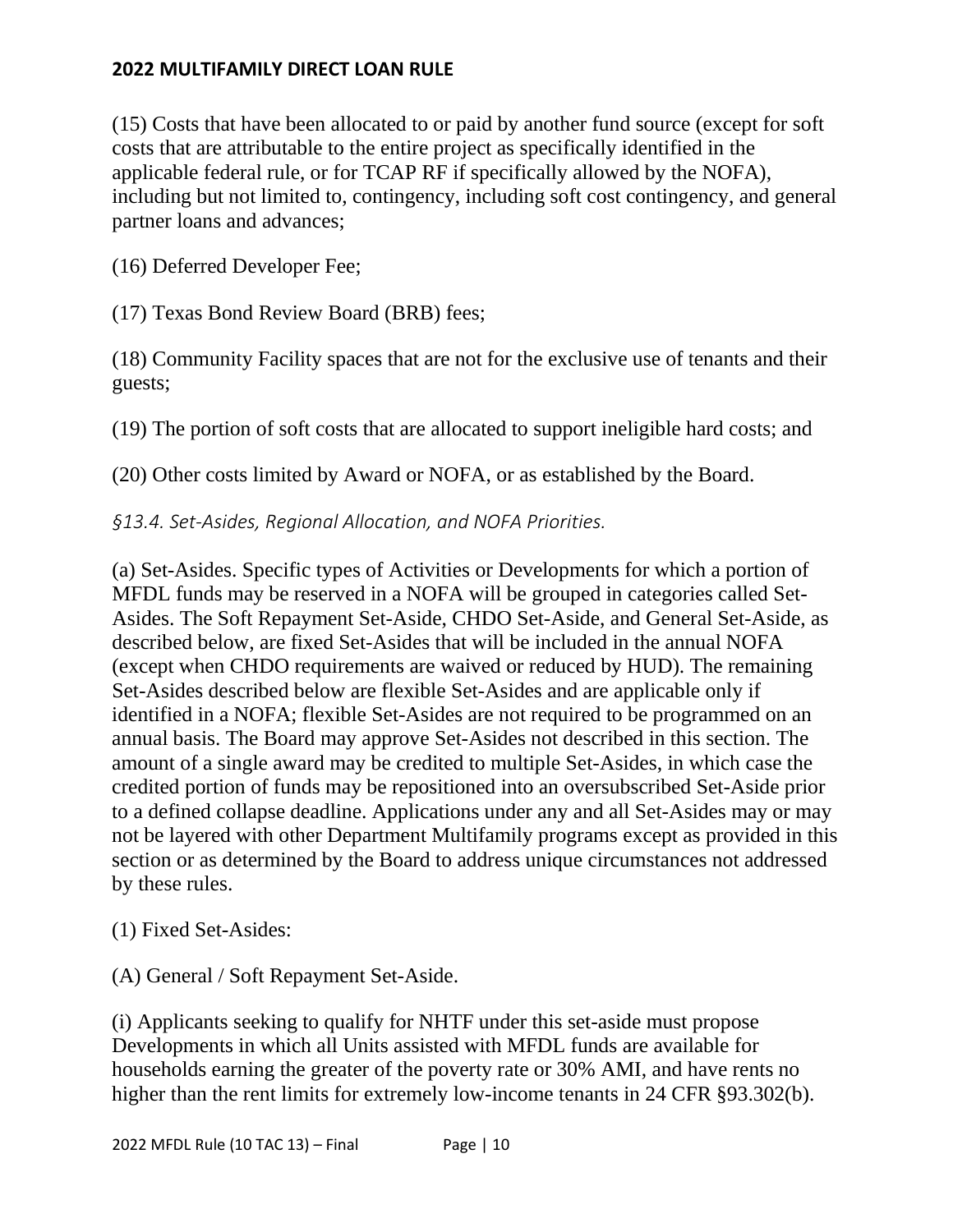(ii) Applicants seeking to qualify for HOME under this set-aside must propose Developments in which all Units assisted with MFDL funds are available to households earning no more than 80% AMI and have rents no higher than the rent limits 24 CFR §92.2.

(iii) A portion of the General / Soft Repayment Set-Aside may be reallocated into the CHDO Set-Aside in order to fully fund a CHDO award that exceeds the remaining amount in the CHDO Set-Aside.

(B) CHDO Set-Aside. Unless waived or reduced by HUD, a portion of the Department's annual HOME allocation, will be set aside for eligible CHDOs meeting the requirements of the definition of Community Housing Development Organization in 24 CFR §92.2 and 10 TAC §13.2(2) of this chapter. Applicants under the CHDO Set-Aside must be proposing to develop housing on Development Sites located outside Participating Jurisdictions (PJ), unless the award is made within a Persons with Disabilities (PWD) Set-Aside, or the requirement under Tex. Gov't Code §2306.111(c)(1) has been waived by the Governor. A grant for CHDO operating expenses may be awarded in conjunction with an award of MFDL funds under this Set-Aside, if no other CHDO operating grants have been awarded to the Applicant in the same Calendar year, in accordance with 24 CFR §92.208. Applications under the CHDO Set-Aside may not have a for profit special limited partner within the ownership organization chart.

(2) Flexible Set-Asides:

(A) 4% HTC and Bond Layered Set-Aside. The 4% and Bond Layered Set-Aside is reserved for Applications layered with 4% Housing Tax Credits and Tax-Exempt Bond funds where the Development Owner does not meet the definition of a CHDO, but that the Application does meet all other MFDL requirements.

(B) Persons with Disabilities (PWD) Set-Aside. The PWD Set-Aside is reserved for Developments restricting Units for residents who meet the requirements of Tex. Gov't Code  $\S 2306.111(c)(2)$  while not exceeding the number of Units limited by 10 TAC §1.15 of this title (relating to the Integrated Housing Rule). MFDL funds will be awarded in a NOFA for the PWD Set-Aside only if sufficient funds are available to award at least one Application within a Participating Jurisdiction under Tex. Gov't Code §2306.111(c)(1).

(C) Competitive HTC Layered Set-Aside. The Competitive HTC Layered Set-Aside is reserved for Applications that are layered with Competitive Housing Tax Credits that do not meet the definition of CHDO, but that do meet all other MFDL requirements. Awards under this Set-aside are dependent on the concurrent award of a Competitive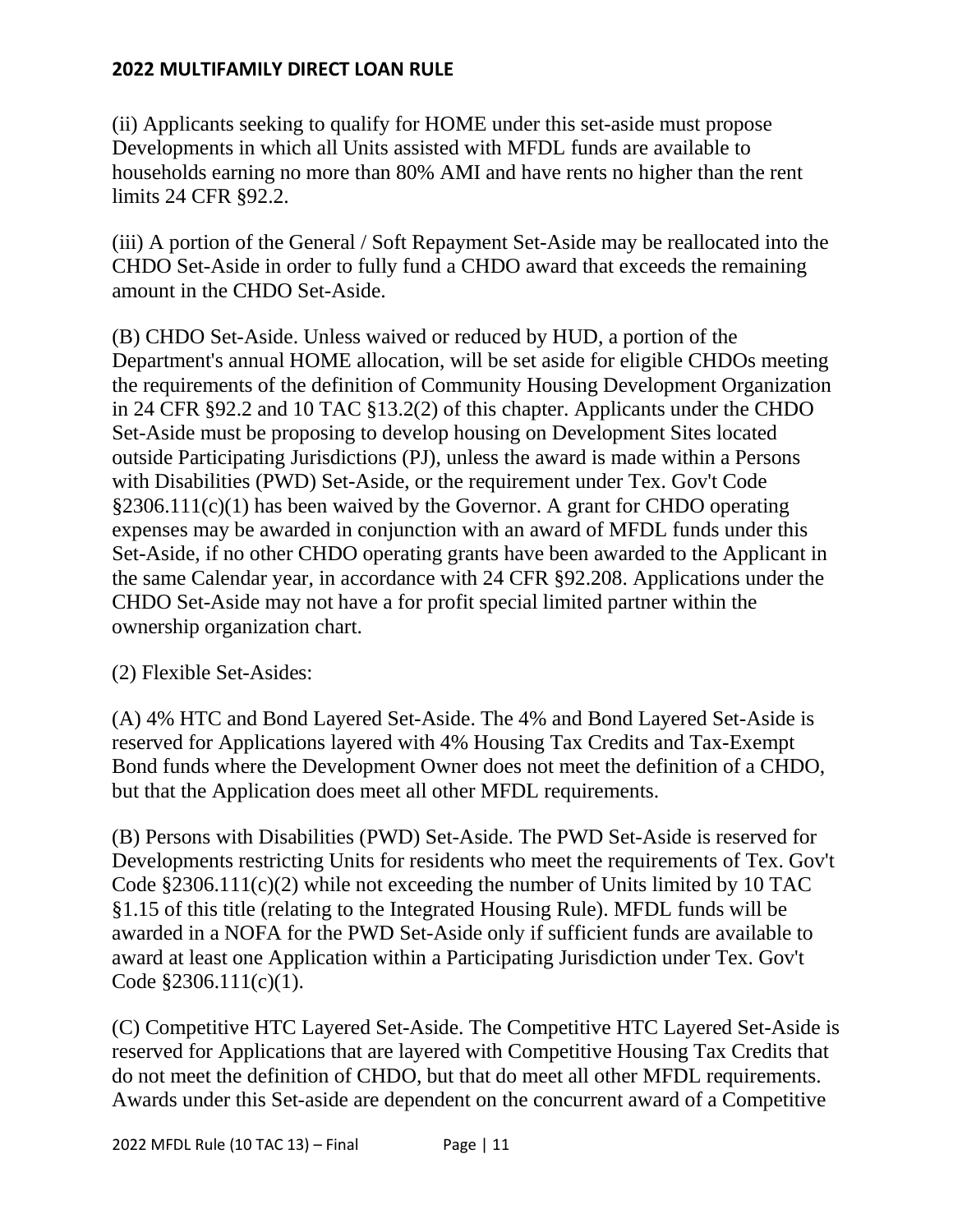HTC allocation; however, an allocation of Competitive HTC does not ensure that a sufficient amount of MFDL funds will be available for award.

(D) Additional Set-Asides may be developed, subject to Board approval, to meet the requirements of specific funds sources, or address Department priorities. To the extent such Set-Asides are developed, they will be reflected in a NOFA or other similar governing document.

(b) Regional Allocation and Collapse. All funds subject to Tex. Gov't Code §2306.111 or as described to HUD in planning documents will be allocated to regions and potentially subregions based on a Regional Allocation Formula (RAF) within the applicable Set-Asides (unless the funds have already been through a RAF of the annual NOFA and/or Special Purpose NOFA). The RAF methodology may differ by fund source. HOME funds will be allocated in accordance with Tex. Gov't Code Chapter 2306. The end date and Application Acceptance Date for the regionally allocated funds will be identified in the NOFA, but in no instance shall it be less than 30 days from the date a link to the Board approved NOFA or NOFA Amendment is published on the Department's website.

(1) After funds have been made available regionally and the period for regional allocation has expired, remaining funds within each respective Set-Aside may collapse and be pooled together on a date identified in the NOFA. All Applications received prior to these collapse dates will continue to hold their priority unless they are withdrawn, terminated, suspended, or funded.

(2) Funds remaining after expiration of the Set-Asides on the end date identified in the NOFA, which have not been requested in the form of a complete Application, may be collapsed and pooled together to be made available statewide on a first-come firstserved basis to Applications submitted after the collapse dates, as further described in the NOFA.

(3) In instances where the RAF would result in regional or subregional allocations insufficient to fund an Application, the Department may use an alternative method of distribution, including an early collapse, revised formula or other methods as approved by the Board, and reflected in the NOFA.

(c) Notice of Funding Availability (NOFA). MFDL funds will be distributed pursuant to the terms of a published NOFA that provides the specific collapse dates and deadlines as well as Set-Aside and RAF amounts applicable to each NOFA, along with scoring criteria, priorities, award limits, and other Application information. Setasides, RAFs, and total funding amounts may increase or decrease in accordance with the provisions herein without further Board action as authorized by the Board.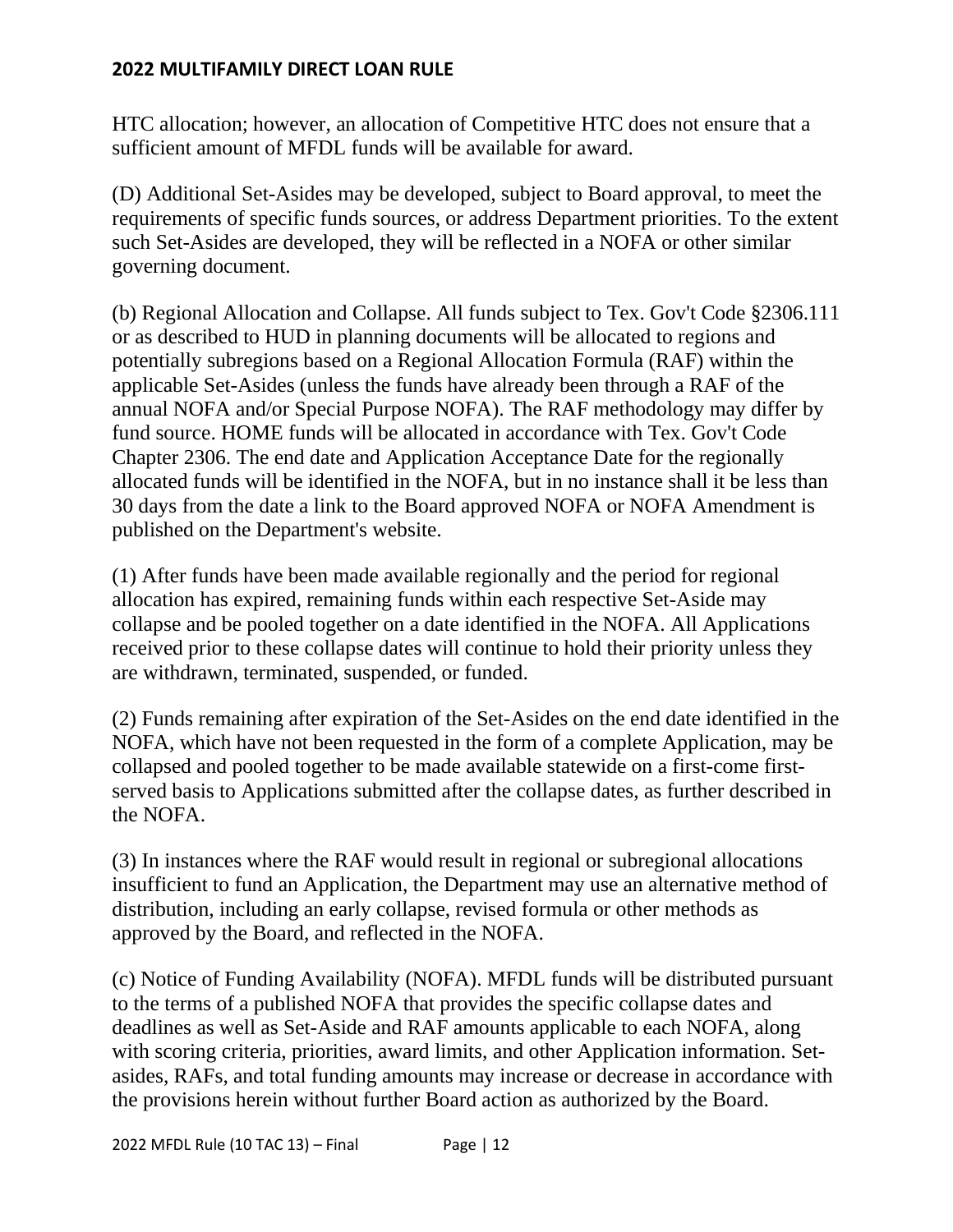(d) Priorities for the Annual NOFA. Complete Applications received during the period that funds are regionally made available (if a RAF is used in the Annual NOFA) will be prioritized for review and recommendation to the Board, if funds are available in the region or subregion (as applicable) and in the Set-Aside under which the Application is received. If insufficient funds are available in a region or subregion to fund all Applications then the scoring criteria in §13.6 of this chapter will be applied if necessary and the Applications whose requests are in excess of the available funds will be evaluated only after the regional and/or Set-Aside collapse and in accordance with the additional priority levels in this subsection, unless an Application received earlier is withdrawn or terminated. If insufficient funds are available within a region, subregion, or Set-Aside, the Applicant may request to be considered under another Set-Aside if they qualify, prior to the collapse. Applications will be reviewed and recommended to the Board if funds are available in accordance with the order of prioritization described in paragraphs (1) - (3) of this subsection.

(1) Priority 1. Applications not layered with current year Competitive Housing Tax Credits (HTC) that are received prior to the Market Analysis Delivery Date as described in 10 TAC §11.2 of this title (relating to Program Calendar for Housing Tax Credits). Priority 1 Applications may be prioritized based on score within their respective Set-Aside for a certain time period, for certain populations, or for certain geographical areas, as further described in the NOFA.

(2) Priority 2. Applications layered with current year Competitive HTC will be prioritized based on their recommendation status and score for their HTC allocation under the provisions of Chapter 11 of this title, the Qualified Allocation Plan (QAP). All Priority 2 applications will be deemed received on the Market Analysis Delivery Date identified in Chapter 11 of this title, relating to the QAP. Priority 2 applications, if recommended, will be recommended for approval of the MFDL award at the same meeting when the Board approves the Competitive HTC allocations. Applications for Competitive HTC allocations are not guaranteed the availability of MFDL funds, as further provided in §13.5(e) of this chapter (relating to Application and Award Process).

(3) Priority 3. Applications that are received after the Market Analysis Delivery Date identified in the QAP will be evaluated on a first come first served basis for any remaining funds, until the final deadline identified in the annual NOFA. However, the NOFA may describe additional prioritization periods for certain populations, or for certain geographical areas. Applications layered with Competitive HTC that are on the Competitive HTC waitlist after the Department's Board meeting at which final Competitive HTC awards are made will be considered Priority 3 Applications; if the Applicant receives an allocation of Competitive HTC later in the year, the MFDL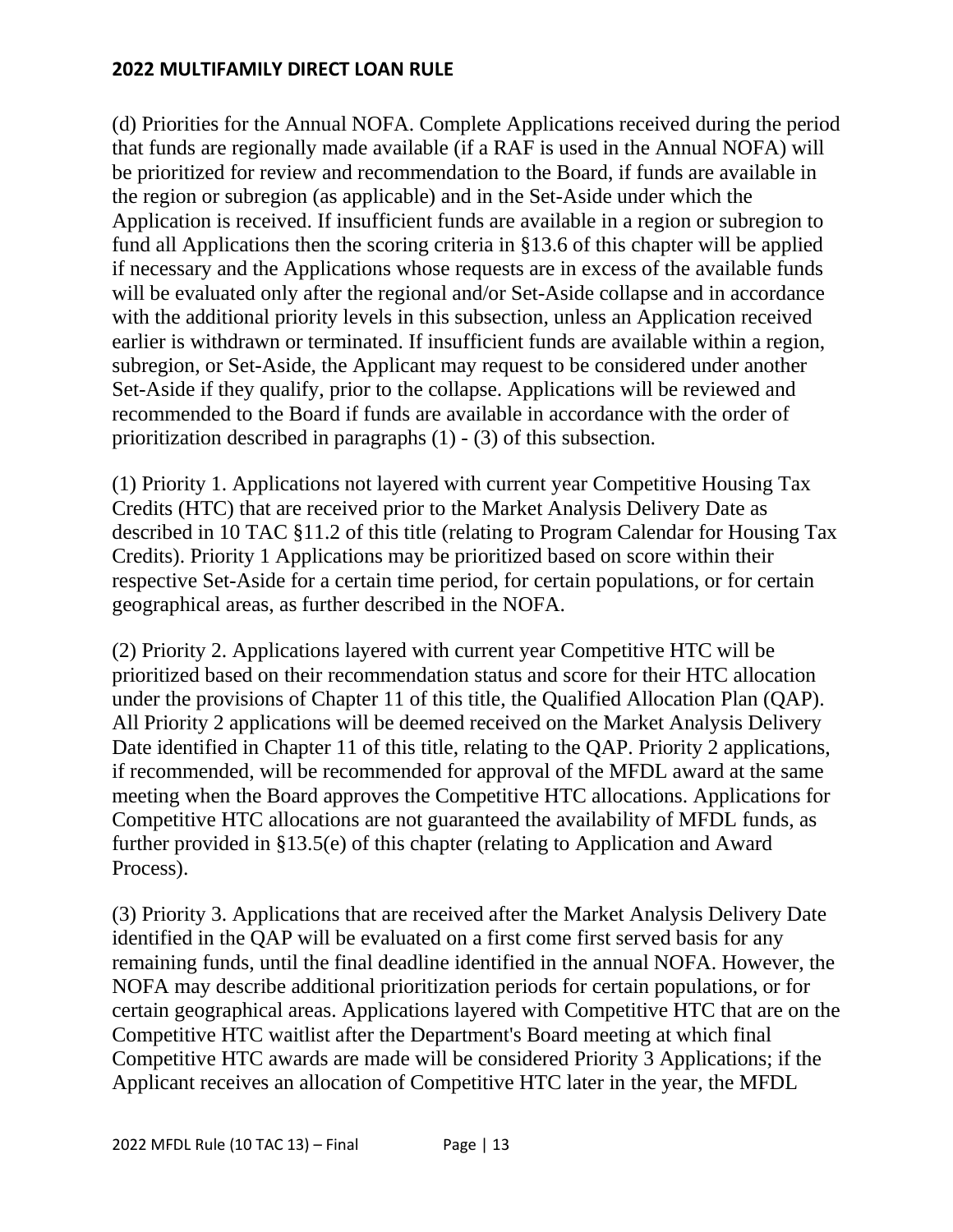Application Acceptance date will be the date the HTC Commitment Notice is issued, and MFDL funds are not guaranteed to be available.

(e) Other Priorities. The Board may set additional priorities for the annual NOFA, and for one time or special purpose NOFAs.

# *§13.5. Application and Award Process.*

(a) Applications. MFDL Applicants must follow the applicable requirements in 10 TAC Chapter 11, Subchapter C (relating to Application Submission Requirements, Ineligibility Criteria, Board Decisions and Waiver of Rules).

(b) Application Acceptance Date. Applications will be considered received on the business day of receipt, unless a different time period is described in the Department's rules or NOFA. If an Application is received after 5:00 p.m., Austin local time, it will be determined to have been received on the following business day. Applications received on a non-business day will be considered received on the next day the Department is open. Applications will be considered complete at the time all Application materials, required third party reports and application fee(s) are received by the Department. Within certain Set-Asides or priorities, the date of receipt may be fixed, regardless of the earlier actual date a complete Application is received, if so specified in the Department's rules or NOFA. If multiple Applications have the same Application Acceptance Date, in the same region or subregion (as applicable), and within the same Set-Aside, then score and tiebreaker factors, as described in §13.6 of this chapter (relating to Scoring Criteria) for MFDL or 10 TAC §11.7 and §11.9 of this title (relating to Tie Breaker Factors and Competitive HTC Selection Criteria, respectively) for Applications layered with Competitive HTC, will be used to determine the Application's rank.

(c) Market Analysis. Applications proposing Rehabilitation that request MFDL as the only source of Department funding may be exempted from the Market Analysis requirement in §11.205(2) of this title (relating to Required Third Party Reports) if the Development's rent rolls for the most recent six months reflect occupancy of at least 80% of all habitable Units.

(d) Required Site Control Agreement Provisions. All Applicants for MFDL funds must include the following provisions in the purchase contract or site control agreement if the subject property is not already owned by the Applicant:

(1) "Notwithstanding any other provision of this Contract, Purchaser shall have no obligation to purchase the Property, and no transfer of title to the Purchaser may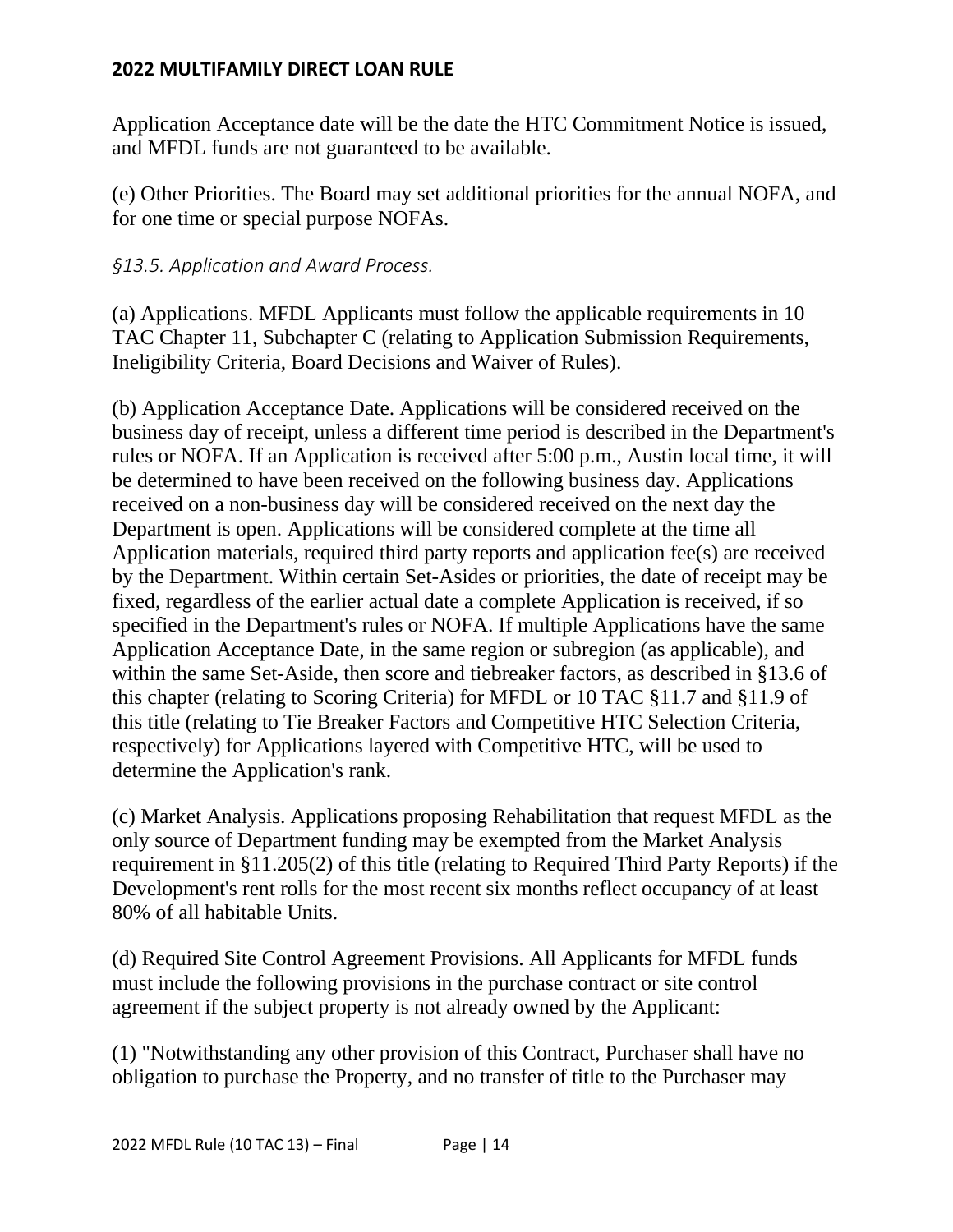occur, unless and until the Department has provided Purchaser and/or Seller with a written notification that:

(A) It has completed a federally required environmental review and its request for release of federal funds has been approved and, subject to any other Contingencies in this Contract,

(i) the purchase may proceed, or

(ii) the purchase may proceed only if certain conditions to address issues in the environmental review shall be satisfied before or after the purchase of the property; or

(B) It has determined that the purchase is exempt from federal environmental review and a request for release of funds is not required."; and

(2) "The Buyer does not have the power of eminent domain relating to the purchase and acquisition of the Property. The Buyer may use federal funds from the U.S. Department of Housing and Urban Development (HUD) to complete this purchase. HUD will not use eminent domain authority to condemn the Property. All parties entered this transaction voluntarily and the Buyer has notified the Seller of what it believes the value of the Property to be in accordance with 49 CFR Part 24 Appendix A. If negotiations between both parties fail, Buyer will not take further action to acquire the Property."

(e) Oversubscribed Funds for Competitive HTC-Layered Applications. Should MFDL funds be oversubscribed in a Set-Aside or for a fund source that has geographic limitations within a Set-Aside, Applications concurrently requesting Competitive HTC will be notified and may amend their Application to accommodate another fund source and make changes that still meet threshold requirements in 10 TAC Chapters 11 and 13 of this title, if such changes do not impact scoring under §11.9 of this title (relating to Competitive HTC Selection Criteria). The Department will provide notice to all impacted Applicants in the case of over-subscription, which will include a deadline by which the Applicant must respond to the Department. Multiple Applications from a single or affiliated Applicants do not constitute oversubscription, and the Applicant(s) will not be able to amend their Applications as described in this subsection. If MFDL funds become available between the Market Analysis Delivery Date, and the date of the Department's Board meeting at which final Competitive HTC awards are made, the MFDL funds will not be reserved for Competitive HTClayered Applications, unless the reservation is described in the NOFA.

(f) Availability of funds for Non-Competitive HTC-layered Applications. If an Application requesting layered Non-Competitive HTC and Direct Loan funds is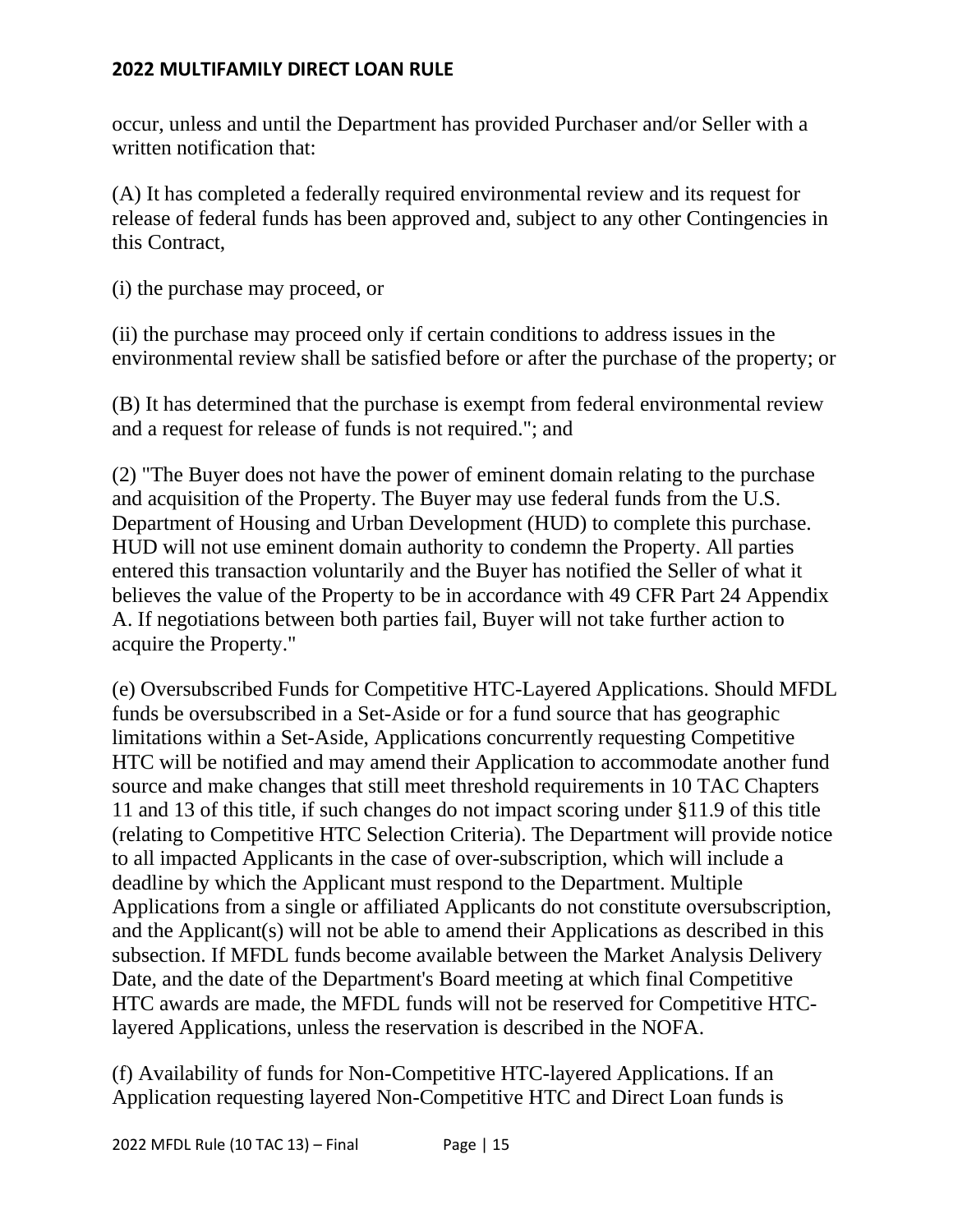terminated under §11.201(2)(E) of this title (relating to Withdrawal of Certificate of Reservation), the Application will receive a new Application Acceptance Date for purposes of Direct Loan funds upon submission to the Department of the new Certificate of Reservation. Direct Loan funds will not be reserved for terminated Applications, and may not be available for the Application with a new Reservation.

(g) Source of Direct Loan Funds. To the extent that an Application is submitted under a Set-Aside where multiple sources of Direct Loan funds are available, the Department will select sources of funds for recommended Applications, as provided in paragraphs (1) - (4) of this subsection:

(1) The Department will generally select the recommended source of MFDL funds to award to an Application in the order described in subparagraphs (A) - (C) of this paragraph, which may be limited by the type of activity an Application is proposing or the proposed Development Site of an Application:

(A) Federal funds with commitment and expenditure deadlines will be selected first;

(B) Federal funds that do not have commitment and expenditure deadlines will be selected next; and

(C) Nonfederal funds that do not have commitment and expenditure deadlines will be selected last; however,

(2) The Department may also consider repayment risk or ease of compliance with other fund sources when assigning the source of funds to be recommended for award to an Application;

(3) The Department may move to the next fund source prior to exhausting another selection; and

(4) The Department will make the final decision regarding the fund source to be recommended for an award (within a Set-Aside that has multiple fund sources), and this recommendation may be not be appealed.

(h) Eligibility Criteria and Determinations. The Department will evaluate Applications received under a NOFA for eligibility and threshold pursuant to the requirements of this chapter and Chapter 11 of this title (relating to the Qualified Allocation Plan). The Department may terminate the Application if there are changes at any point prior to MFDL loan closing that would have had an adverse effect on the score and ranking order of the Application that would have resulted in the Application not being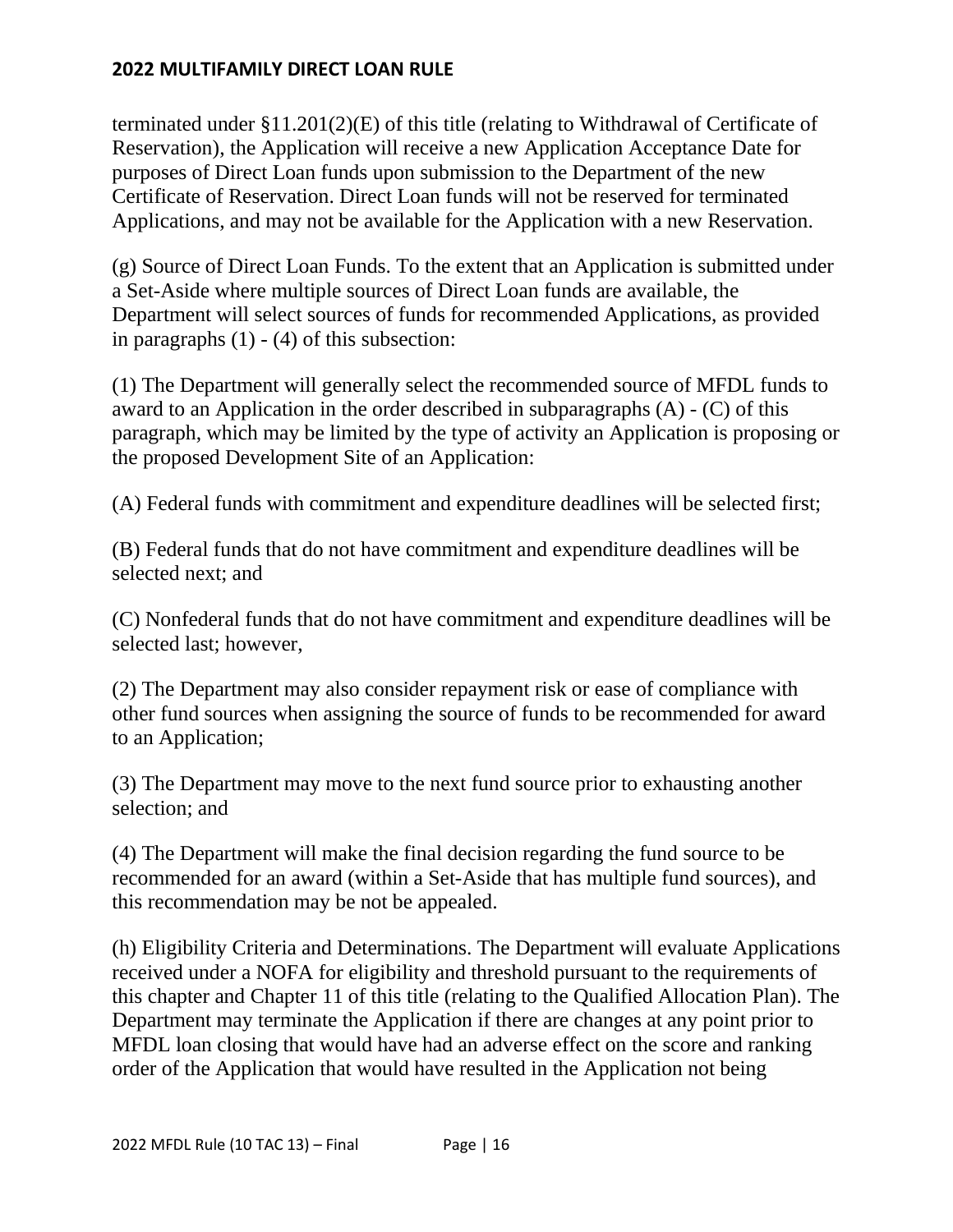recommended for an award or being ranked below another Application received prior to the subject Application.

(1) Applicants requesting MFDL as the only source of Department funds must meet the Experience Requirement as provided in either subparagraph (A) or (B) of this paragraph:

(A) The Experience Requirement as provided in §11.204(6) of this title (relating to Experience Requirement); or

(B) Alternatively by providing the acceptable documentation listed in §11.204(6)(i) - (ix) of this title evidencing the successful development, and at least five years of the successful operation, of a project or projects with at least twice as many affordability restricted Units as requested in the Application.

(2) The Executive Director or authorized designee must make eligibility determinations for Applications for Developments that meet the criteria in subparagraph (A) or (B) of this paragraph regardless of available fund sources:

(A) Received an award of funds or resources for the Development from the Department within 15 years preceding the Application Acceptance Date; or

(B) Started or completed construction, and are not proposing acquisition or rehabilitation.

(3) An Application that requires an eligibility determination in accordance with paragraph (2) of this subsection must identify that fact prior to, or in their Application so that an eligibility determination may be made subject to the Applicant's appeal rights under §11.902 or §1.7 of this title (both relating to Appeals), as applicable. A finding of eligibility under this paragraph does not guarantee an award. Applications requiring eligibility determinations generally will not be funded with HOME or NSP funds, unless a 24 CFR Part 58 review was done by another fund source.

(A) Requests under this paragraph will not be considered more than 60 calendar days prior to the first Application Acceptance Date published in the NOFA, for the Set-Aside in which the Applicant plans to apply.

(B) Criteria for consideration include clauses (i) - (iii) of this subparagraph:

(i) Evidence of circumstances beyond the Applicant's control that could not have been prevented with appropriate due diligence; or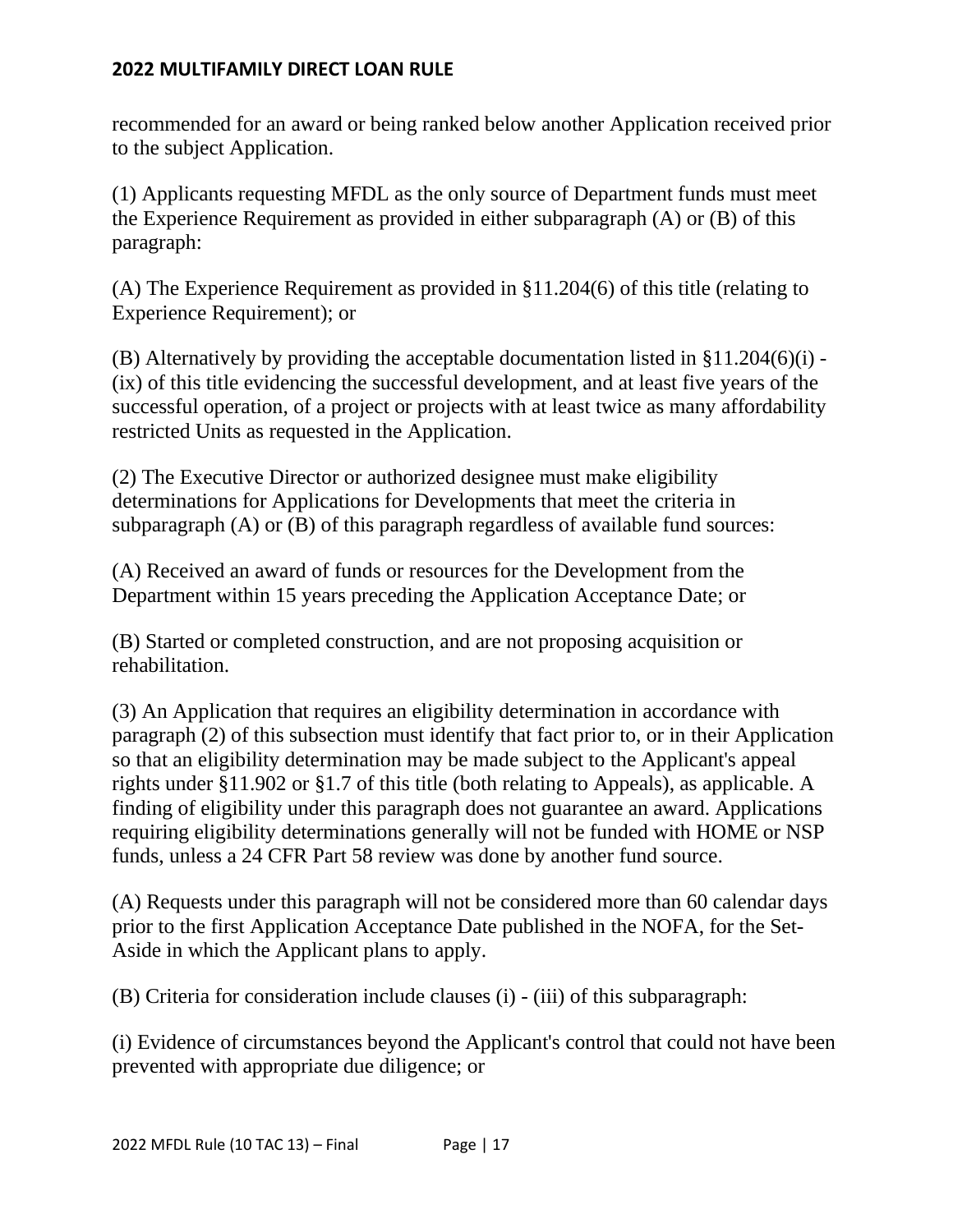(ii) Force Majeure events (not including weather events); and

(iii) Evidence that no further exceptional conditions exist that will delay or cause further cost increases.

(C) Criteria for consideration shall not include typical weather events, typical construction, or financing delays.

(D) Applications for Developments that previously received an award from the Department within 15 years preceding the Application Acceptance Date will be evaluated at no more than the amount of Developer Fee underwritten the last time that the Department published an Underwriting Report. MFDL funds may not be used to fund increased Developer Fee, regardless of whether the increase is allowed under other Department rules.

(E) Proposed Developments must provide evidence that the Development will comply with Site and Neighborhood Standards, which can be in the form of narrative with supporting documentation, accompanied by required census data found in American Community Survey Table DP-05.

(i) Request for Preliminary Determination. Applicants considering a request for Direct Loan layered with a Competitive HTC Application may submit a Request for Preliminary Determination with the HTC Pre-Application. The results of evaluation of the request may be used as evidence of review of the Development and the Principals for purposes of scoring under  $\S11.9(e)(1)(E)$  of this title. Submission of a Request for Preliminary Determination does not obligate the Applicant to request Multifamily Direct Loan funds with their full Application. The Preliminary Determination is based solely on the information provided in the request, and does not indicate that the full Application will be accepted. It is not a guarantee that Direct Loan funds will be available or awarded to the full Application.

(j) Effective rules and contractual terms. The contractual terms of an award will be governed by and reflect the rules in effect at the time of Application; however, any changes in federal requirements will be reflected in the contractual terms. Further provided, that if after award, but prior to execution of such Contract, there are new rules in effect, the Direct Loan awardee may elect to be governed by the new rules, provided the Application would continue to have been eligible for award under the rules and NOFA in effect at the time of Application.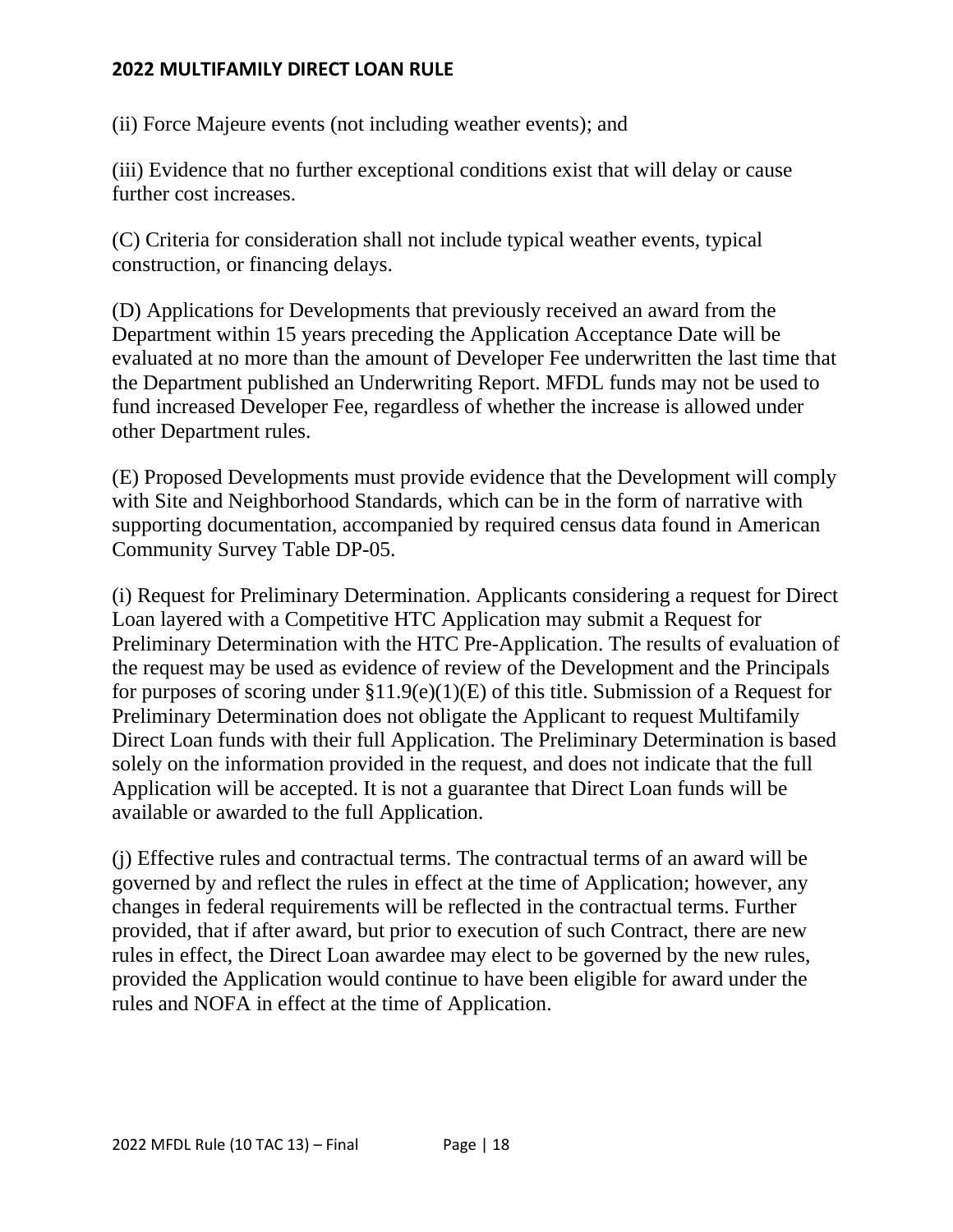#### *§13.6. Scoring Criteria.*

The criteria identified in paragraphs (1) - (6) of this section will be used in the evaluation and ranking of Applications if other Applications have the same Application Acceptance Date, within the same Set-Aside, and having the same prioritization. There is no rounding of numbers in this section, unless rounding is explicitly indicated for that particular calculation or criteria. Changes to Applications where scoring is utilized under Chapter 13 will not be allowed between submission and award. The scoring items used to calculate the score for a Competitive HTC-Layered Application will be utilized for scoring for an MFDL Application, and evaluated in the same manner, except as specified below. Scoring criteria in Chapter 11 of this title (relating to the Qualified Allocation Plan) will always be superior to Scoring Criteria in this chapter if an MFDL Application is also concurrently requesting Competitive HTC.

(1) Opportunity Index. Applicants eligible for points under 10 TAC §11.9(c)(4) (relating to the Opportunity Index) (up to 7 points).

(2) Resident Services. Applicants eligible for points under 10 TAC §11.9(c)(3)(A) (relating to Resident Supportive Services) (10 points) and Applicants eligible for points under 10 TAC §11.9(c)(3)(B) (relating to community space and outreach for Resident Supportive Services) (1 point).

(3) Underserved Area. Applicants eligible for points under 10 TAC §11.9(c)(5) (relating to Underserved Area) (up to 5 points).

(4) Subsidy per Unit. An Application that caps the MFDL eligible cost per Unit subsidy limit below Section 234 Condo Limits or HUD 221(d)(4) statutory limits (as applicable) for all Direct Loan Units regardless of Unit size at:

(A) \$100,000 per MFDL eligible cost per Unit (4 points).

(B) \$80,000 per MFDL eligible cost per Unit (8 points).

(C) \$60,000 per MFDL eligible cost per Unit (10 points).

(5) Rent Levels of Residents. Except for Applications submitted under the Soft Repayment Set-Aside, an Application may qualify to receive up to 13 points for placing the following rent and income restrictions on the proposed Development for the Federal and State Affordability Periods. These Units must not be restricted to 30% or less of AMI by another fund source; however, layering on other HTC Units may be considered for scoring purposes. Scoring options include: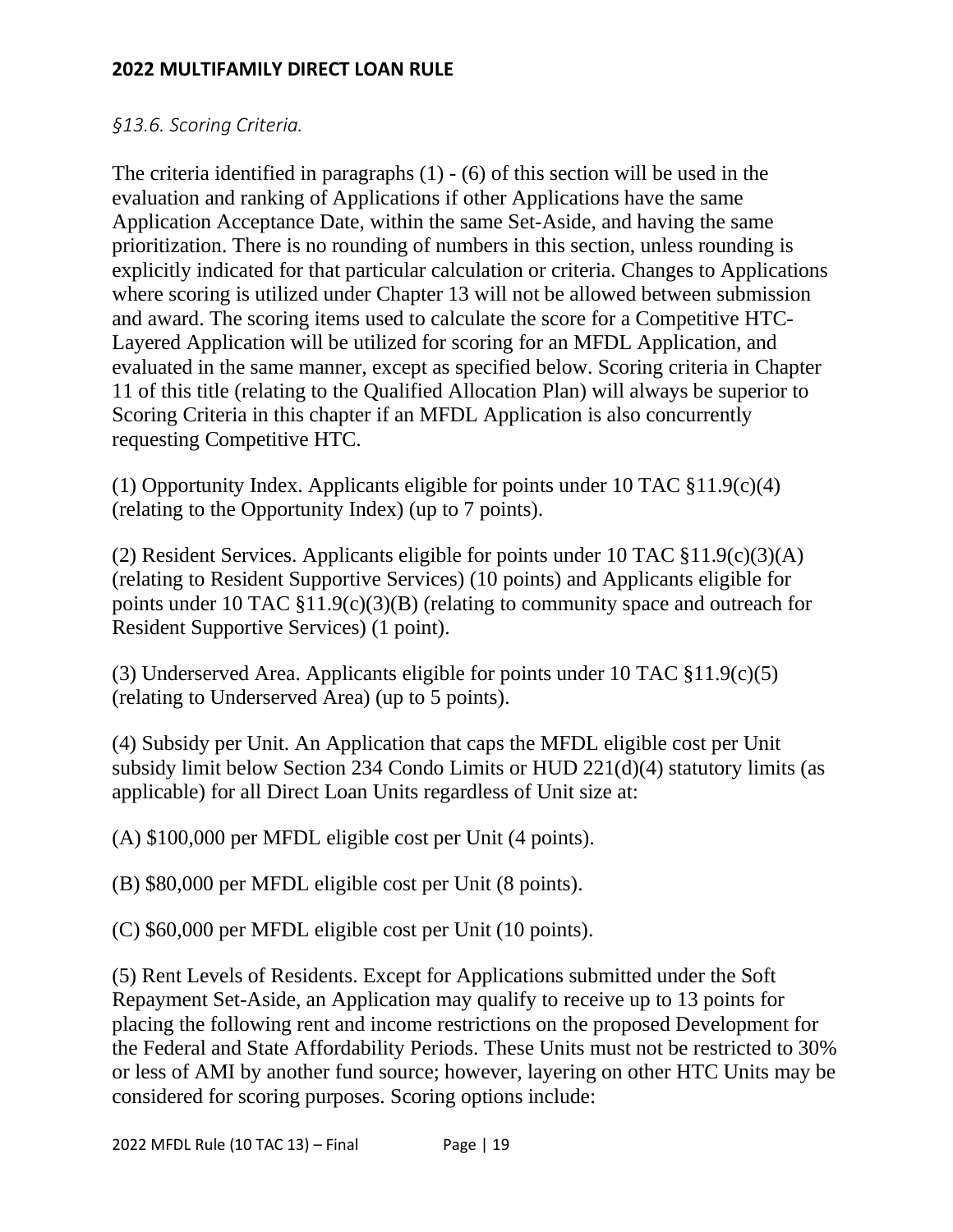(A) At least 20% of all low-income Units at 30% or less of AMI (13 points);

(B) At least 10% of all low-income Units at 30% or less of AMI or, for a Development located in a Rural Area, 7.5% of all low-income Units at 30% or less of AMI (12 points); or

(C) At least 5% of all low-income Units at 30% or less of AMI (7 points).

(6) Tiebreaker. In the event that two or more Applications receive the same number of points based on the scoring criteria above, staff will recommend for award the Application that proposes the greatest percentage of 30% AMI MFDL Units within the Development that would convert to households at 15% AMI in the event of a tie as represented in the Tiebreaker Certification submitted at the time of Application.

# *§13.7. Maximum Funding Requests and Minimum Number of MFDL Units.*

(a) Maximum Funding Request. The maximum funding request for an Application will be identified in the NOFA, and may vary by development type, set-aside, or fund source.

(b) Maximum New Construction or Reconstruction Per-Unit Subsidy Limits. While more restrictive per-Unit subsidy caps are allowable and encouraged as point scoring items in 10 TAC §13.6 of this chapter (relating to Scoring Criteria), the per-Unit subsidy limit for a Development will be determined by the Department as the Section 234 Condo limits with the applicable high cost percentage adjustment in effect at the start date of the NOFA, which are the maximum MFDL eligible cost per-Unit subsidy limits that an Applicant may use to determine the amount of MFDL funds combined with other federal funds that may subsidize a Unit.

(c) Maximum Rehabilitation Per-Unit Subsidy Limits. The MFDL eligible cost per-Unit to rehabilitate a Development may not exceed the HUD 221(d)(4) statutory limits, subject to high cost factors as published in the NOFA.

(d) Minimum Number of MFDL Units. The minimum required number of MFDL Units will be determined by the MFDL per-Unit subsidy limits and the cost allocation analysis, which will ensure that the amount of MFDL Units as a percentage of total Units is equal to or greater than the percentage of MFDL funds requested as a percentage of total eligible MFDL Development costs. Applicants may be able to estimate the minimum number of MFDL Units by entering Application information into the Direct Loan Unit Calculator Tool available on the Department's website, but this tool may not cover the specific requirements of every Application. A larger number of MFDL Units may also be required if scoring is utilized.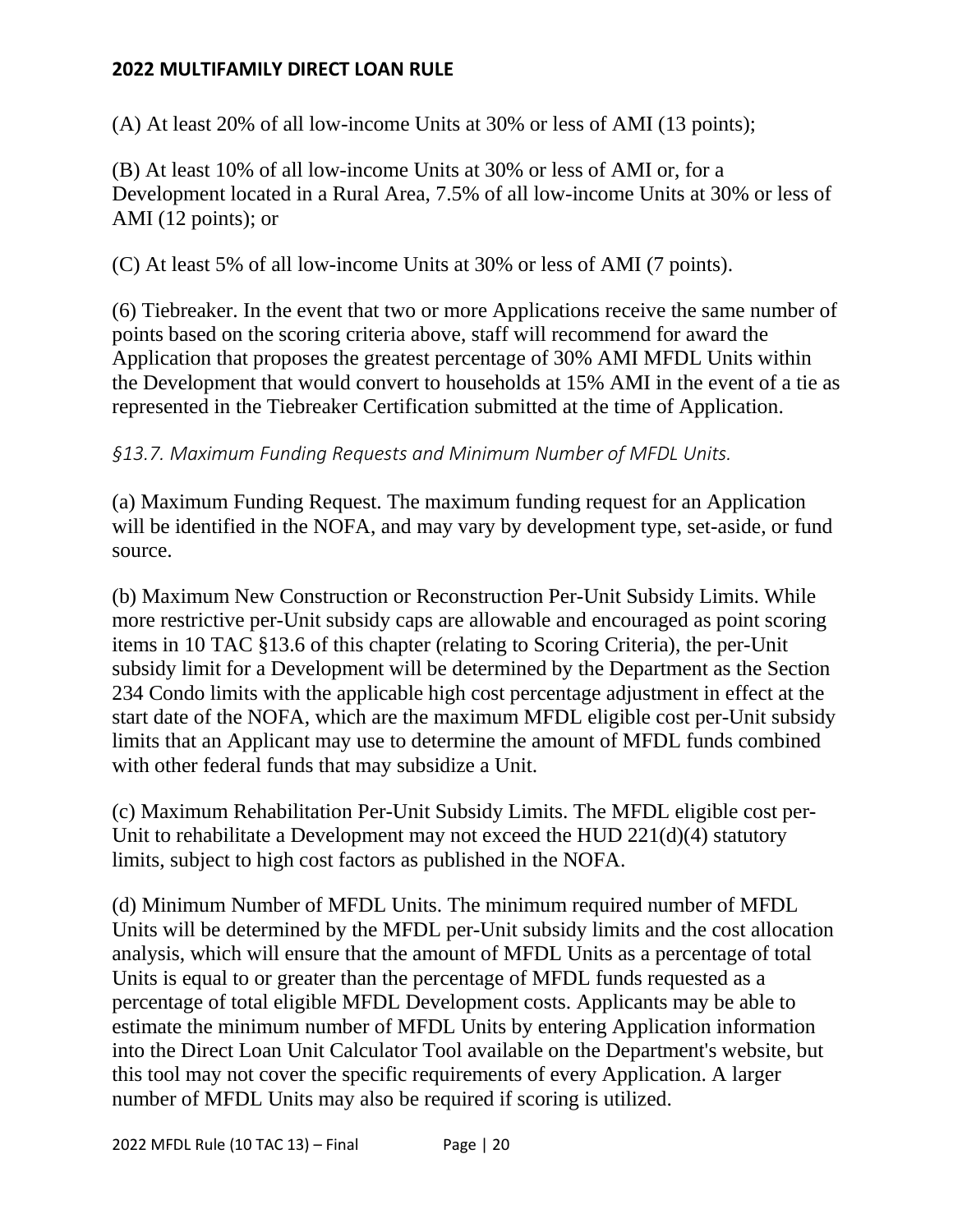# *§13.8. Loan Structure and Underwriting Requirements*

(a) Loan Structures. Loan structures must meet the criteria described in this section and as further described in a NOFA. The interest rate, amortization period, and term for the loan will be fixed by the Board at the time of award, and can only be amended prior to loan closing by the process in §13.12 of this title (relating to Pre-Closing Amendments to Direct Loan Terms).

(b) Criteria for Construction-to-Permanent Loans. Direct Loans awarded through the Department must adhere to the criteria as identified in paragraphs (1) - (7) of this subsection if being requested as construction-to-permanent loans, for which the interest rate will be specified in the NOFA and approved by the Board:

(1) The construction term for MFDL loans shall be coterminous with any superior construction loan(s), but no greater than 36 months. In the event the MFDL loan is the only loan with a construction term or is the superior construction loan, the construction term shall be 24 months with one available six-month extension that may be approved for good cause by the Executive Director or his designee;

(2) No interest will accrue during the construction term;

(3) The loan term shall be no less than 15 years and no greater than 40 years and six months, and the amortization period shall be between 30 to 40 years and six months. The Department's loan must mature at the same time or within six months of the shortest term of any senior debt, so long as neither exceeds 40 years and six months. The loan term commences following the end of the construction term;

(4) Loans shall be secured with a deed of trust with a permanent lien position that is superior to any other sources for financing including hard repayment debt that is in an amount less than or equal to the Direct Loan amount and superior to any other sources that have soft repayment structures, non-amortizing notes, have deferred forgivable provisions, or in which the lender has an identity of interest with any member of the Development Team. Parity liens may only be considered with federal loan funds from USDA Rural Development;

(5) If the Direct Loan amounts are more than 50% of the Total Housing Development Cost, except for Developments also financed through the USDA §515 program, the Application must include documents identified in either subparagraphs (A) or (B) of this paragraph: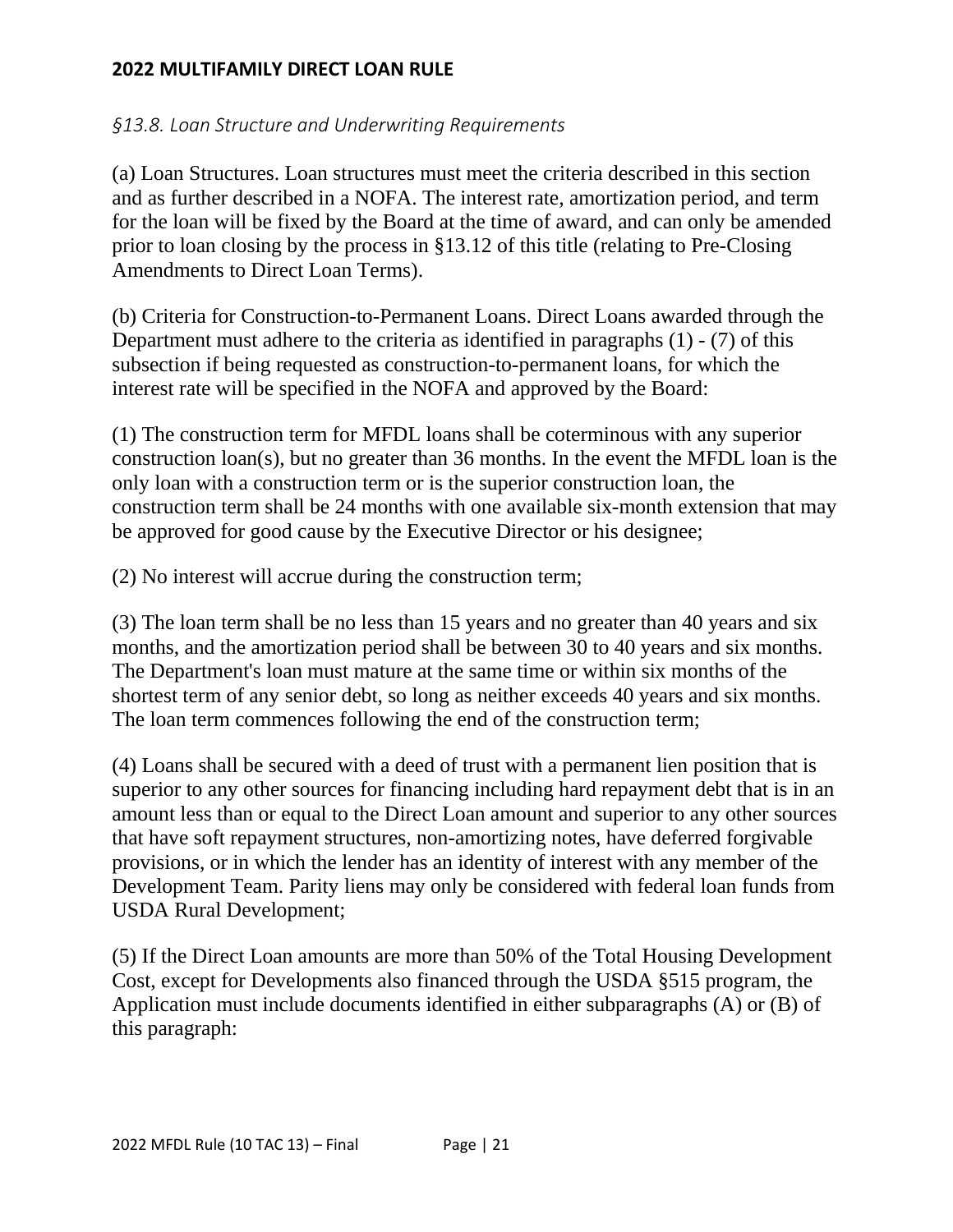(A) A letter from a Third Party Certified Public Accountant verifying the capacity of the Applicant, Developer, or Development Owner to provide at least 10% of the Total Housing Development Cost as a short term loan for the Development; or

(B) Evidence of a line of credit or equivalent tool in the sole determination of the Department equal to at least 10% of the Total Housing Development Cost from a financial institution that is available for use during the proposed Development activities;

(6) If the Direct Loan is the only source of permanent Department funding for the Development, the Development Owner must provide all items required in subparagraphs (A) and (B) of this paragraph:

(A) Equity in an amount not less than 10% of Total Housing Development Costs; however,

(i) An Applicant for Direct Loan funds may request Board approval to have an equity requirement of less than 10% that would not have to meet the waiver requirements in §11.207 of this title (relating to Waiver of Rules). The request must specify the proposed equity that will be provided and provide support for why that reduced level of equity will be sufficient to provide reasonable assurance that such owner will be able to complete construction and stabilization timely; and

(ii) "Sweat equity" or other forms of equity that cannot be readily accessed will not be allowed to count toward the equity requirement; and

(B) Evidence submitted with the Application must show the Direct Loan amount is not greater than 80% of the Total Housing Development Costs; and

(7) Up to 50% of the MFDL loan may be advanced at loan closing, should there be sufficient eligible costs to reimburse that amount.

(c) Criteria for Construction Only Loans. MFDL Loans through the Department must adhere to the following criteria as identified in paragraphs (1) - (3) of this subsection if being requested as construction only loans:

(1) The term of the construction loan must be coterminous with any superior construction loan(s), but no greater than 36 months. In the event that the MFDL loan is the only construction loan or is the superior construction loan, the term may not exceed 24 months with available six-month extension that may be approved for good cause by the Executive Director or his designee;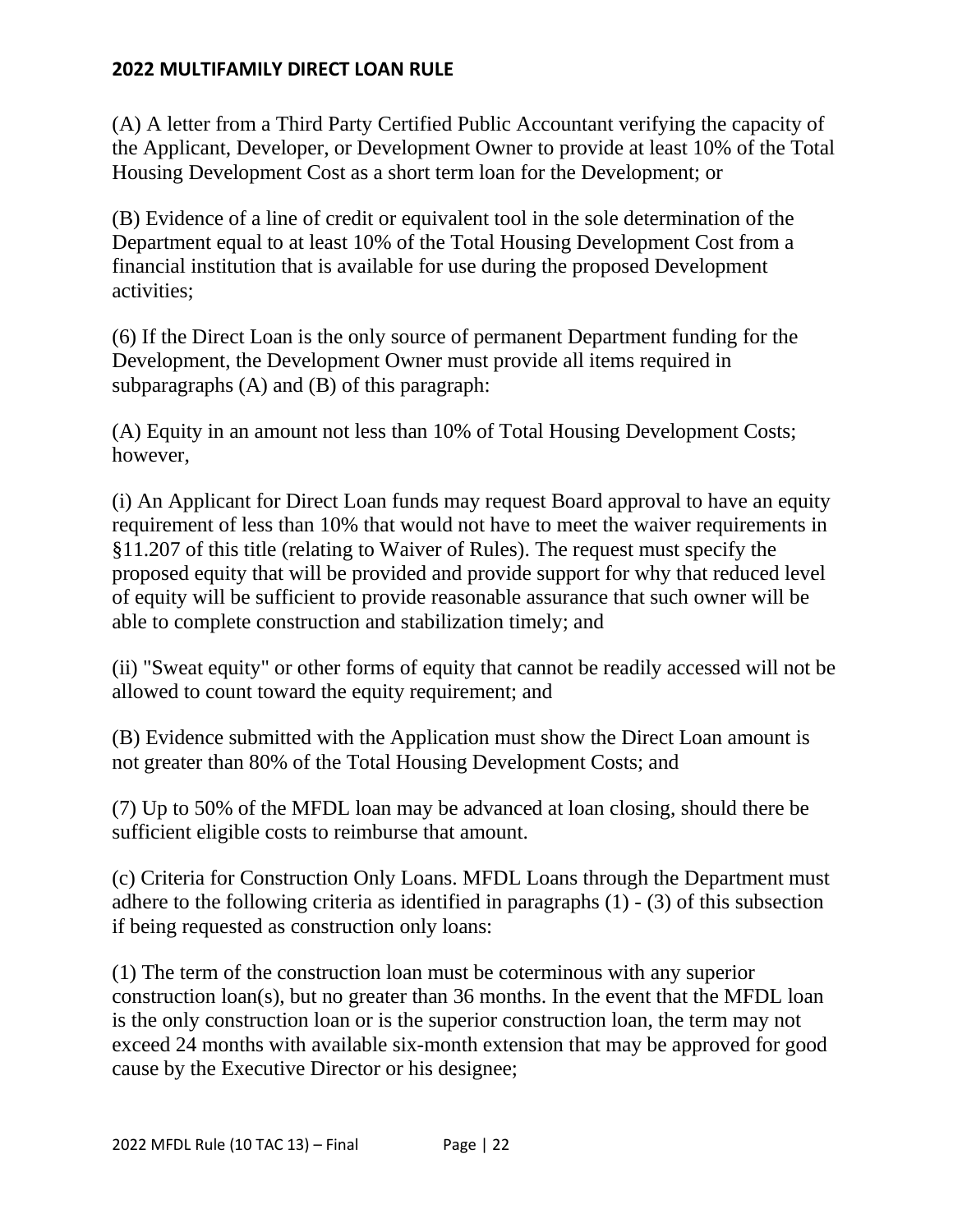(2) The interest rate may be as low as 0%; and

(3) Up to 50% of the loan may be advanced at loan closing, should there be sufficient costs to reimburse that amount.

(d) Criteria for Permanent Refinance Loans. If 90% of the Department's loan will repay existing debt, the first payment will be due the month after the month of loan closing; 90% of the loan may be advanced at loan closing, unless the Board approves another date.

(e) Evaluations. All Direct Loan Applicants in which third-party financing entities are part of the sources of funding must include a pro forma and lender approval letter evidencing review of the Development and the Principals, as described in §11.9(e)(1) of this title (relating to Competitive HTC Selection Criteria). Where no third-party financing exists, the Department reserves the right to procure a third-party evaluation which will be required to be prepaid by the Applicant.

(f) Pass-Through Loans. Department funds may not be used as pass-through financing. The Department's Borrower must be the Development Owner.

#### *§13.9. Construction Standards.*

All Developments financed with Direct Loans will be required to meet at a minimum the applicable requirements in Chapter 11 of this title (relating to the Qualified Allocation Plan). In addition, Developments must meet all applicable state and local codes, ordinances, and standards; the 2021 International Existing Building Code (IEBC) or International Building Code (IBC), as applicable. Should IEBC be more restrictive than local codes, or should local codes not exist, then the Development must meet the requirements imposed by IEBC or IBC, as applicable. Developments must also meet the requirements in paragraphs (1) - (5) of this section:

(1) Third-Party Recommendations. Recommendations made in the Environmental Site Assessment (§11.305 of this title) and any Scope of Work and Cost Review (§11.306 of this title) with respect to health and safety issues, life expectancy of major systems (structural support; roofing; cladding and weatherproofing; plumbing; electrical; and heating, ventilation, and air conditioning) must be implemented;

(2) Lead and Asbestos Testing. For properties originally constructed prior to 1978, the Scope of Work and Cost Review must be provided to the party conducting the leadbased paint and/or asbestos testing, and the Development Owner must implement the mitigation recommendations of the testing report;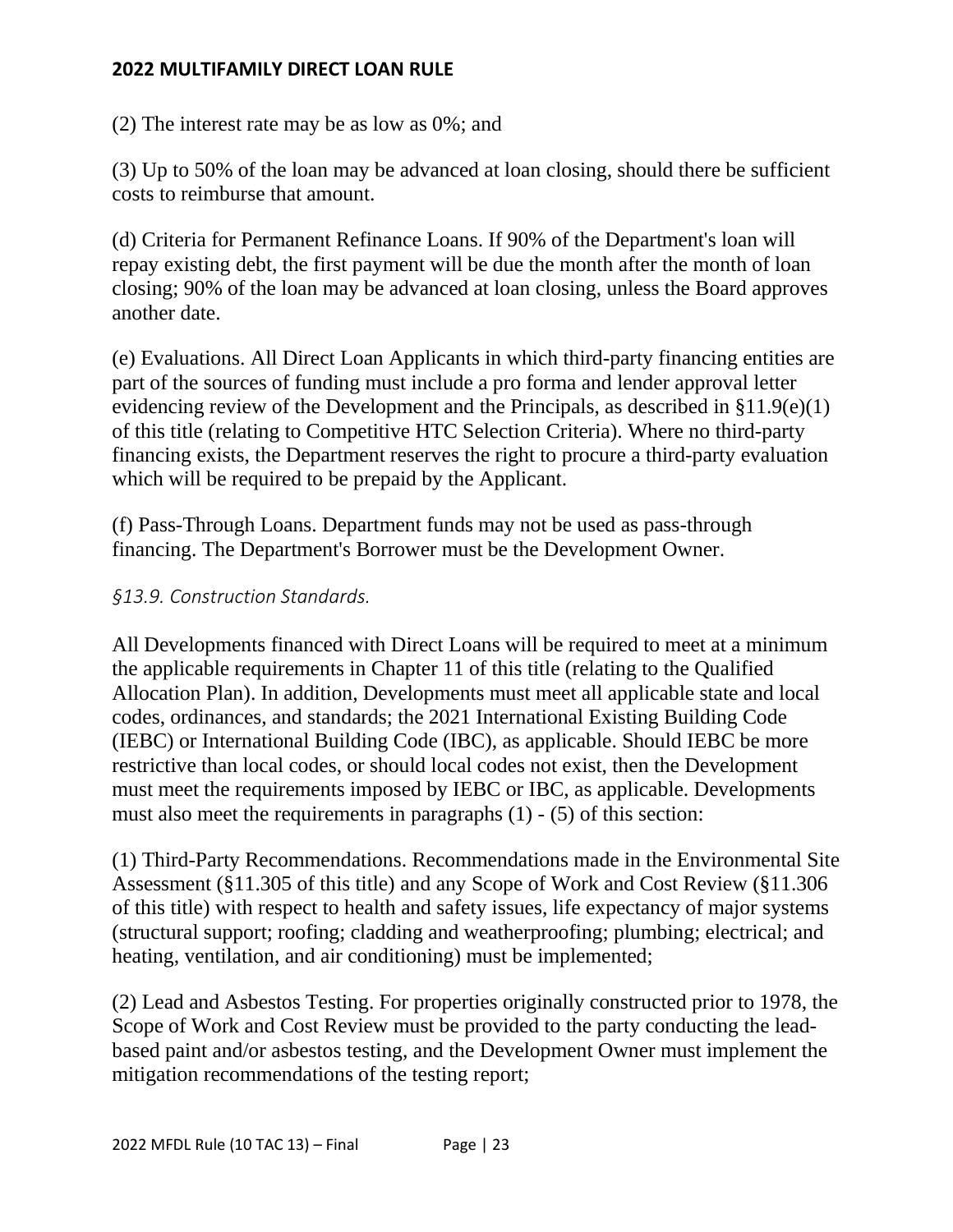(3) Broadband Infrastructure. The broadband infrastructure requirements described in 24 CFR  $\S 92.251(a)(2)(vi)$  or  $(b)(1)(x)$  for HOME, NSP, or TCAP RF; or 24 CFR §93.301(a)(2)(vi) or 24 CFR §93.301(b)(2)(vi) for NHTF, as applicable;

(4) Properties in Catastrophe Areas. Developments located in the designated catastrophe areas specified in 28 TAC §5.4008 must comply with 28 TAC §5.4011 (relating to Applicable Building Code Standards in Designated Catastrophe Areas for Structures Constructed, Repaired or to Which Additions Are Made On and After January 1, 2008); and

(5) Minimum Construction Standards. Rehabilitation Developments funded with federal sources may also be required to meet Minimum Rehabilitation Standards, as required by HUD. Rehabilitation Developments funded by the national Housing Trust Fund are required to meet the Multifamily Minimum Rehabilitation Standards approved by HUD, as posted on the Department's website at https://www.tdhca.state.tx.us/multifamily/home/index.htm, in addition to the Department's rules and NOFA requirements.

# *§13.10. Development and Unit Requirements.*

(a) Proportionality. The bedroom/bathroom/amenities and square footages for Direct Loan Units must be comparable to the bedroom/bathroom/amenities and square footages for the total number of Units in the Development based on the amount of Direct Loan funds requested as a percentage of total MFDL eligible costs. As a result of this requirement, the Department will use the Proration Method as the Cost Allocation Method in accordance with HUD CPD Notice 16-15, except as described in subsection (b) of this section. Additionally, the amount of Direct Loan funds requested cannot exceed the per-unit subsidy limit described in this chapter or in the applicable NOFA. Direct Loan Units must be provided as a percentage of each Unit Type, in proportion to the percentage of total costs included in the Direct Loan.

(b) Floating Units. Floating Direct Loan Units may only float among the Units as described in the Direct Loan Contract and Direct Loan LURA.

(1) For HOME, NSP, and TCAP RF, Direct Loan Units must float throughout the Development unless the Development also contains public housing Units that will receive Operating Fund or Capital Fund assistance under Section 9 of the 1937 Act as defined in 24 CFR §5.100.

(2) For NHTF, Direct Loan Units must float throughout the Development, except as prohibited by 24 CFR §93.203, concerning public housing units.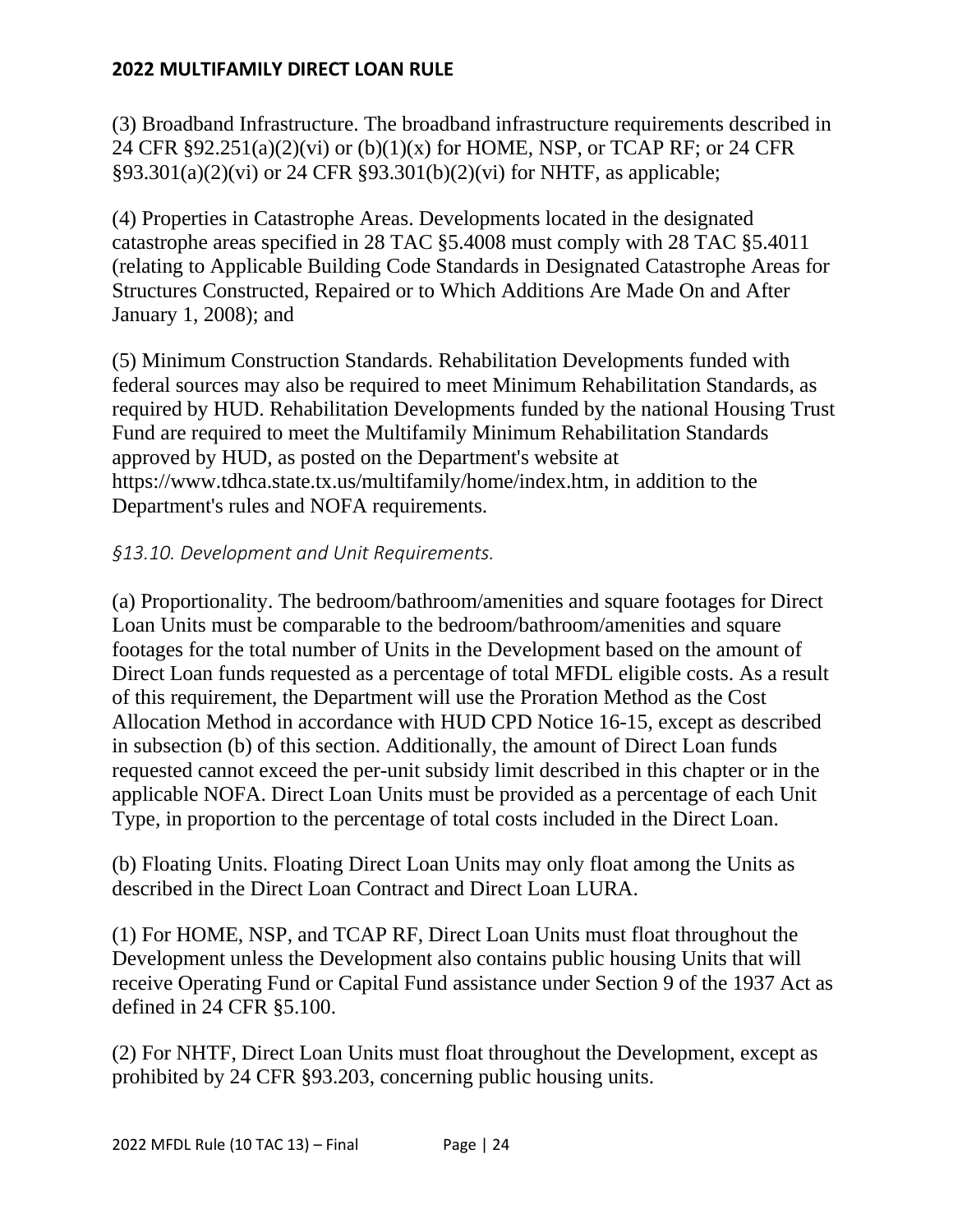(c) Unit Match Requirements.

(1) For a Development funded with NSP and/or NHTF, a required matching contribution will result in at least one HOME Match-Eligible Unit, in addition to the NSP and/or NHTF Units.

(2) For a Development funded with HOME, a required matching contribution may or may not result in a HOME Match-Eligible Unit, beyond the Department's HOME assisted Units.

(3) For a Development funded with TCAP RF in the annual NOFA, a matching contribution in addition to the Match that the Department counts from the TCAP RF investment will result in some amount of TCAP RF assisted Units being considered HOME Match-Eligible Units.

(d) Minimum Affordability Period. The minimum affordability period for all Direct Loan Units awarded under a NOFA will match the greater of the term of the loan, or 30 years unless a lesser period is approved by the Board. The Department reserves the right to extend the Affordability Period for Developments that fail to meet Program requirements.

(e) Restricted Units. If the Department is the only source of permanent funding for the Development by virtue of equity from HTC and MFDL funding, all Units must be income and rent restricted under a combination of HTC and Direct Loan LURAs, regardless of the amount of deferred Developer Fee as a permanent source. If the MFDL funding is the only source of permanent funding for the Development, all Units must be income and rent restricted by the Direct Loan LURA, and all costs must be MFDL eligible, regardless of the amount of deferred Developer Fee as a permanent source.

(f) Income Levels Committed at Time of Application. If the Direct Loan funds are used in a Competitive or non-Competitive HTC-Layered Development that is electing Income Averaging to qualify under IRC §42, the Direct Loan Units required by the LURA must continue to be provided at the income levels committed at the time of Application. Direct Loan Unit designations may not change to meet Income Averaging requirements.

(g) Mandatory Development Features. Development features described under §11.101(b)(4) of this tittle (relating to Mandatory Development Amenities) may be selected to meet federal or state requirements, without a change to the number or description of features (e.g. selection of Broadband).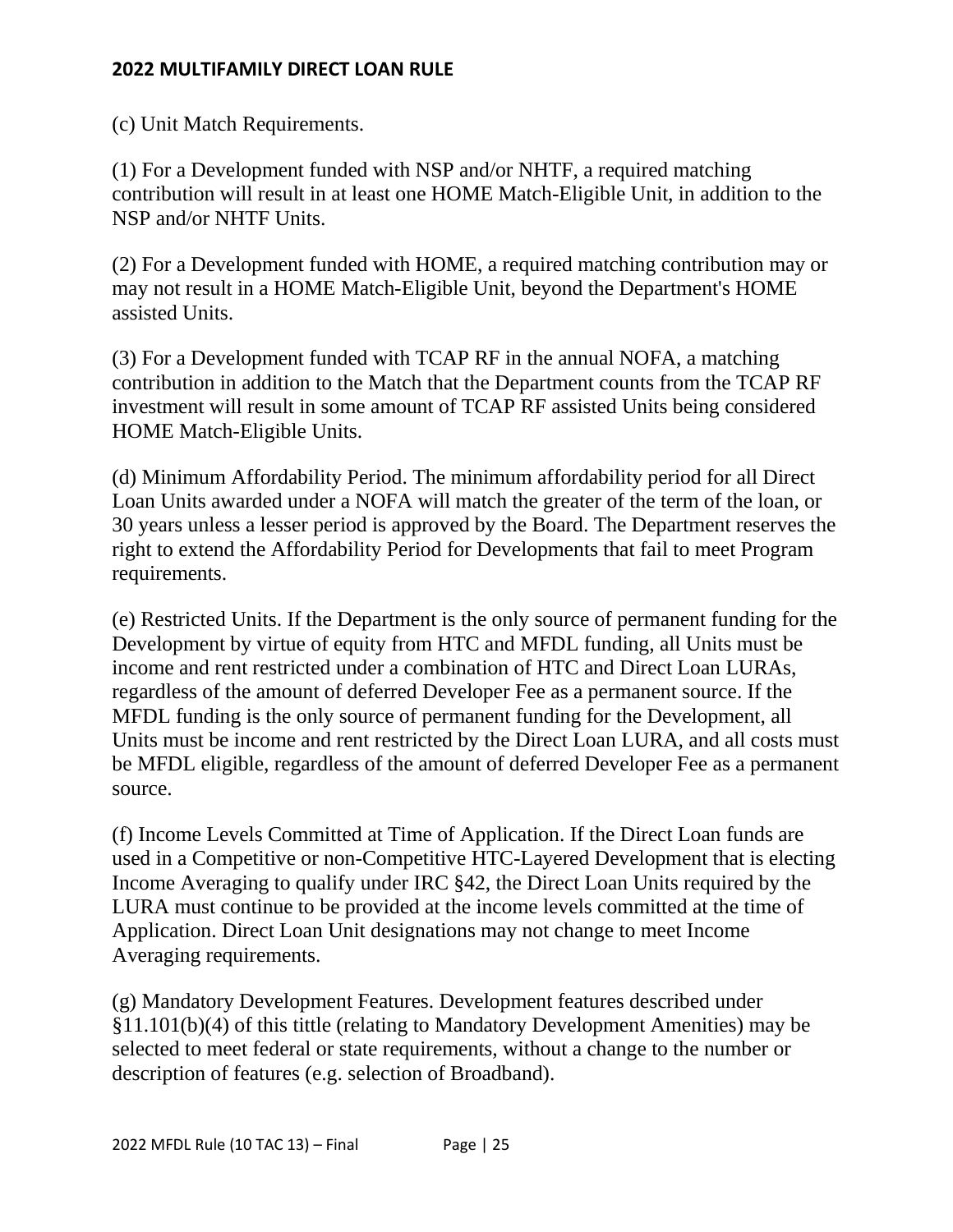## *§13.11. Post-Award Requirements.*

(a) Direct Loan awardees must satisfactorily complete the Post-Award Requirements identified in this section after the Board approval date.

(b) If a Direct Loan award is declined by the Direct Loan awardee and returned after Board approval, or if the Direct Loan awardee or Affiliates fail to timely enter into the Contract, close the loan, begin and complete construction, or leave a portion of the Direct Loan award unexpended, penalties may apply under §11.9(f) of this title (relating to Competitive HTC Selection Criteria), and/or the Department may prohibit the Applicant and all Affiliates from applying for MFDL funds for a period of two years.

(c) Benchmarks. Extensions to the benchmarks in paragraphs (1) - (8) of this subsection may only be approved by the Executive Director or authorized designee in accordance with §13.12 or §13.13 of this chapter (relating to Pre-Closing and Post-Closing Amendments), as applicable.

(1) Award Letter. If provided, Direct Loan awardees must execute and return to the Department an Award Letter, provided by the Department, within 15 calendar days after receipt. The Award Letter will be conditional in nature, and provide a basic outline of the terms and conditions approved by the Board.

(2) Environmental Clearance. In order to obtain environmental clearance required by the National Environmental Policy Act (NEPA) and other related Federal and state environmental laws (if applicable), Direct Loan Applicants, including those previously awarded HTC, must submit a fully completed environmental review, including any applicable reports to the Department, within 30 calendar days of the Board approval date. If the awardee was contemporaneously awarded 9% HTC and selected Readiness to Proceed points under  $\S 11.9(c)(8)$  of this title, this period is within 14 calendar days of the Board approval date. If the awardee receives an allocation of 9% HTC from the waitlist after the July Board meeting, the fully completed environmental review must be submitted within 30 calendar days of receipt of the Carryover Allocation Agreement. Applicants awarded HOME or NSP funds may not commit any choice limiting activities as defined by HUD in 24 CFR Part 58 prior to obtaining environmental clearance may be subject to termination of the Direct Loan award. For an Applicant awarded NHTF funds, choice limiting activities prior to full execution of a Contract with the Department are not prohibited, but the eligibility of costs associated with these activities will be impacted in keeping with 24 CFR §93.201(h) and all applicable federal regulations. Furthermore, certain activities may cause the Development to be ineligible because environmental mitigation could no longer be performed.

2022 MFDL Rule (10 TAC 13) – Final Page | 26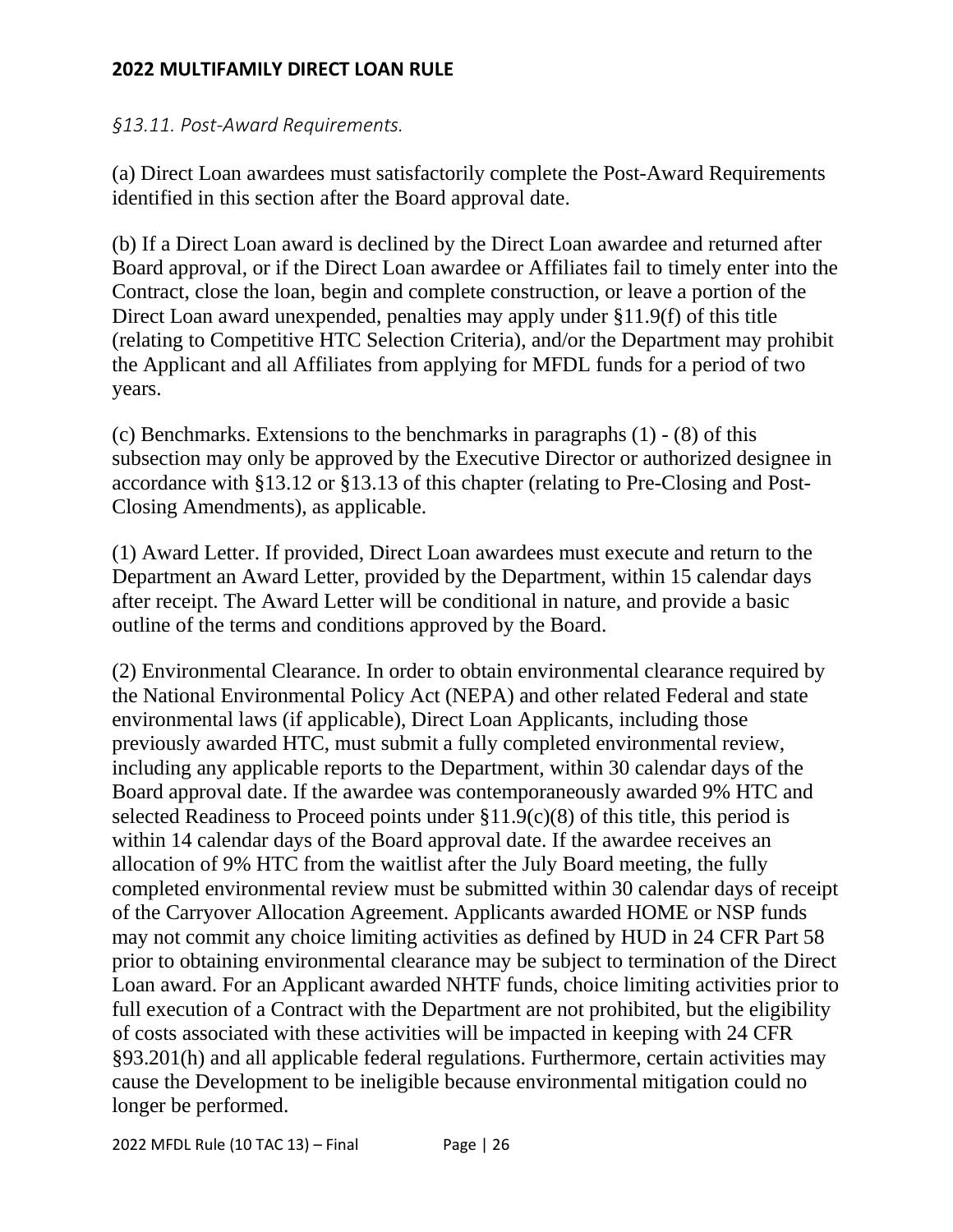(3) Contract Execution. After a Development receives environmental clearance (if applicable), the Department will draft a Contract to be emailed to the Direct Loan awardee. Direct Loan awardees must execute and return a Contract to the Department within 30 calendar days after receipt of the Contract.

(4) Loan Closing and Construction Commencement. Loan closing must occur and construction must begin on or before the dates described in the Contract. If construction has not commenced within 12 months of the Contract Effective Date, the award may be terminated.

(5) Loan Closing. In preparation for closing any Direct Loan, the Development Owner must submit the items described in subparagraphs (A) - (F) of this paragraph. Providing incomplete documents, or not responding timely to subsequent Department requests for materials needed to facilitate closing, may significantly inhibit the Department's ability to meet closing timelines. Any request to change the financing structure of the Development, or the ownership structure, will in most cases extend the amount of time it will take for the Department to meet closing timelines, and may move prioritization of the closing below that of other Developments.

(A) Documentation of the prior closing or concurrent closing with all sources of funds necessary for the long-term financial feasibility of the Development.

(B) Due diligence items determined by the Department to be prudent and necessary to meet the Department's rules and to secure the interests of the Department, as requested by Staff.

(C) When Department funds have a first lien position during the construction term, or if the Development is a public work under state law assurance of completion of the Development in the form of payment and performance bonds in the full amount of the construction contract or equivalent guarantee as allowable under state law in the sole determination of the Department is required. Development Owners utilizing the USDA §515 program for a Development that is not a public work are exempt from this requirement, but must meet the alternative requirements set forth by USDA.

(D) Documentation required for preparation of closing loan documents includes, but is not limited to:

(i) Substantially final information necessary for REA staff to reevaluate the transaction prior to loan closing, including but not limited to a substantially final development cost schedule, sources and uses, operating pro forma, annual operating expenses, rent schedule, updated written financial commitments or term sheets, and any additional financing exhibits that have changed since the time of Application;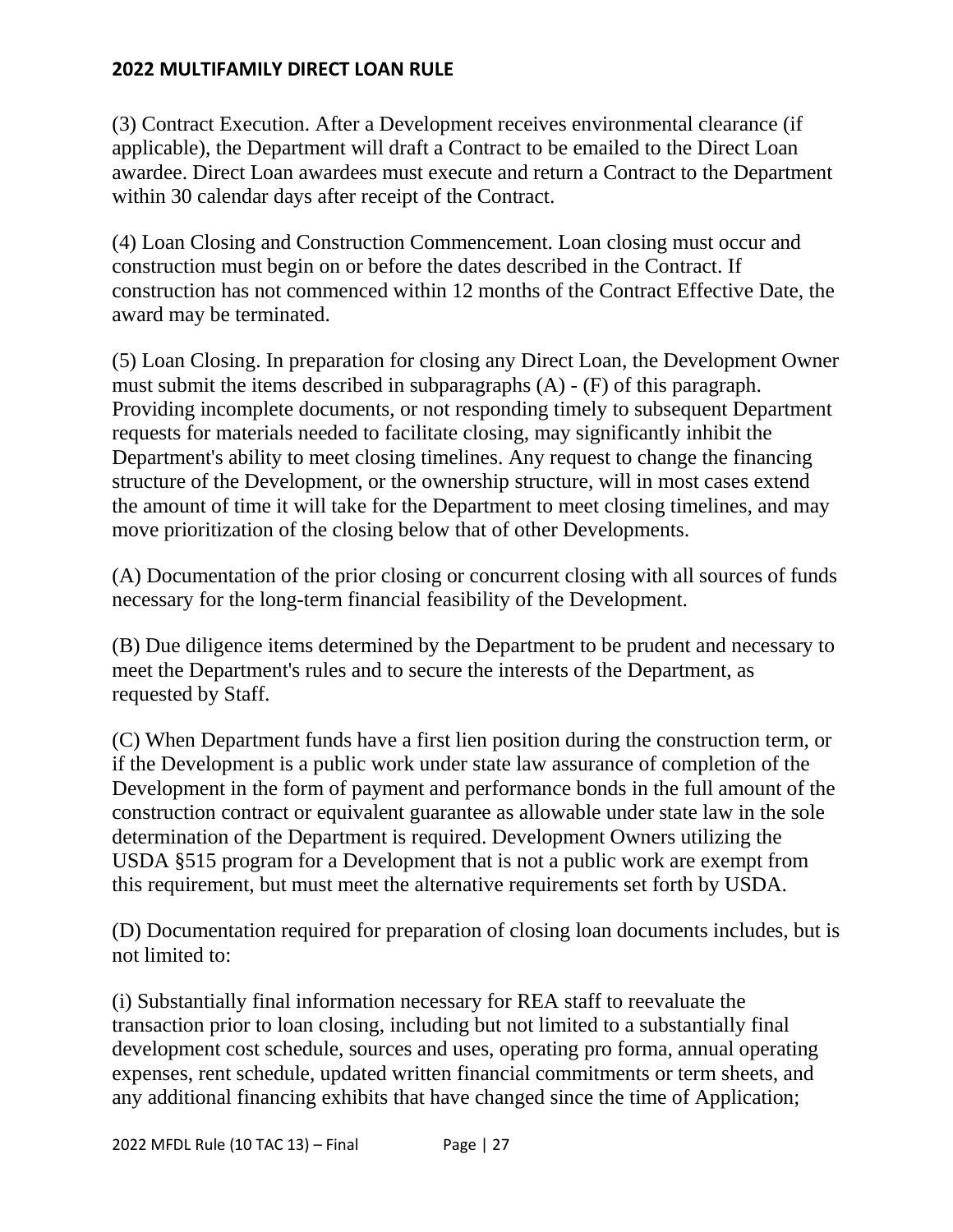(ii) Substantially final Draft Owner/General Contractor agreement and draft Owner/Architect agreement prior to closing with final executed copies required by the day of closing;

(iii) Survey of the Property that includes a certification to the Department, Development Owner, Title Company, and other lenders;

(iv) Plans and specifications for review by the Department's inspection staff. Inspection staff will issue a plan review letter that is intended to assist in identifying early concerns associated with the Department's final construction requirements; and

(v) If layered with Housing Tax Credits, a substantially final draft limited partnership agreement between the General Partner and the tax credit investor entity.

(E) If required by the fund source, prior to Contract Execution unless an earlier period is described in Chapters 10, 11, or 12 of this title, the Development Owner must provide verification of:

(i) Environmental clearance from the Department or HUD, as applicable;

(ii) Site and Neighborhood clearance from the Department;

(iii) Documentation necessary to show compliance with the Uniform Relocation Assistance and Property Act and any other relocation requirements that may apply;

(iv) Title Insurance Commitment or Policy showing the Department as Lender, with copies of all Schedule B documents; and

(v) Any other documentation that is necessary or prudent to meet program requirements or state or federal law in the sole determination of the Department.

(F) The Direct Loan Contract as executed, which will be drafted by the Department's counsel or its designee for the Department. No changes proposed by the Developer or Developer's counsel will be accepted unless approved by the Department's Legal Division or its designee.

(6) Loan Documents. The Development Owner is required to execute all loan closing documents required by and in the form and substance acceptable to the Department's Legal Division.

(A) Loan closing documents include but are not limited to a promissory note, deed of trust, construction loan agreement (if the proceeds of the loan are to be used for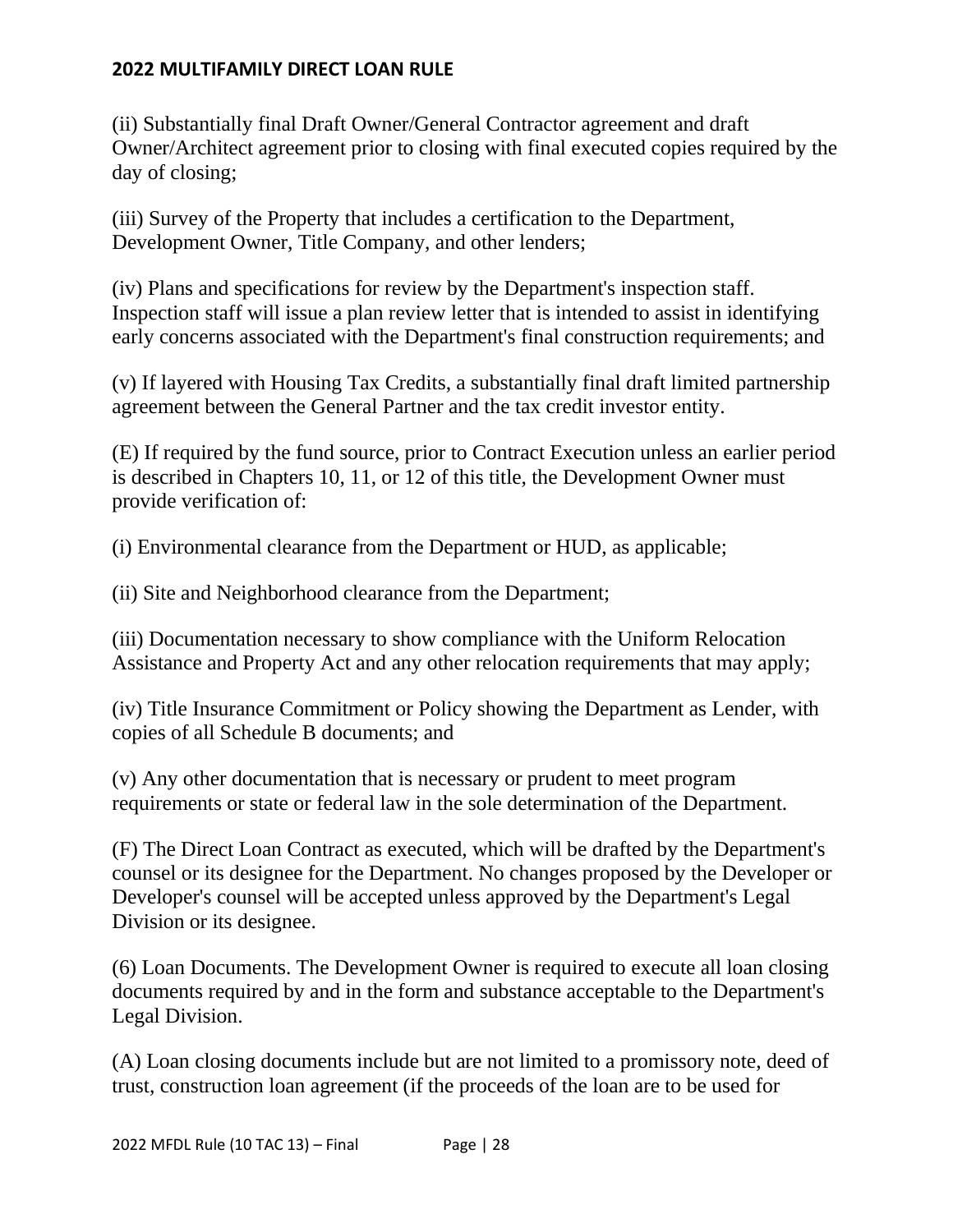construction), LURA, Architect and/or licensed engineer certification of understanding to complete environmental mitigation if such mitigation is identified in HUD's environmental clearance or the Underwriting Report and assignment and security instruments whereby the Developer, the Development Owner, and/or any Affiliates (if applicable) grants the Department their respective right, title, and interest in and to other collateral, including without limitation the Owner/Architect agreement and the Owner/General Contractor agreement, to secure the payment and performance of the Development Owner's obligations under the loan documents. Additional loan terms and conditions may be imposed by the loan closing documents.

(B) Loan terms and conditions may vary based on the type of Development, Real Estate Analysis Underwriting Report, and the Set-Aside under which the award was made.

(7) Quarterly Construction Status Reports. The Development Owner is required to submit quarterly Construction Status Reports to the Asset Management Division as described and by the deadlines specified in §10.402(h) of this title (relating to Construction Status Report).

(8) Mid-Construction Development Inspection Letter. In addition to any other obligations required as the result of any other Department funding sources, the Development Owner must submit a Mid-Construction Development Inspection Request once the Development has met at least 25% construction completion as indicated on the G703 Continuation Sheet or HUD equivalent form. Department inspection staff will issue a Mid-Construction Development Inspection Letter that confirms work is being done in accordance with the applicable codes, the construction contract, and construction documents. Regardless of how Direct Loan funds are allocated among acquisition, Hard, and Soft costs, up to 50% of the Direct Loan award may be released prior to issuance of the Mid-Construction Development Inspection Letter, with the remaining 50% available for disbursement in accordance with the percentage of Construction Completion.

(9) Construction Completion. Construction must be completed, as reflected by the Development's certificate(s) of occupancy (if new construction and/or reconstruction) and Certificate of Substantial Completion (AIA Form G704) or Form HUD-92485 for instances in which a federally insured HUD loan is being utilized, within the construction term of any superior construction loan(s) or 24 months of the actual loan closing date if no superior construction loan(s) exists.

(10) Closed Final Development Inspection Letter. The Closed Final Development Inspection Letter must be issued by the Department within 36 months of loan closing. This letter will verify committed amenities have been provided and confirm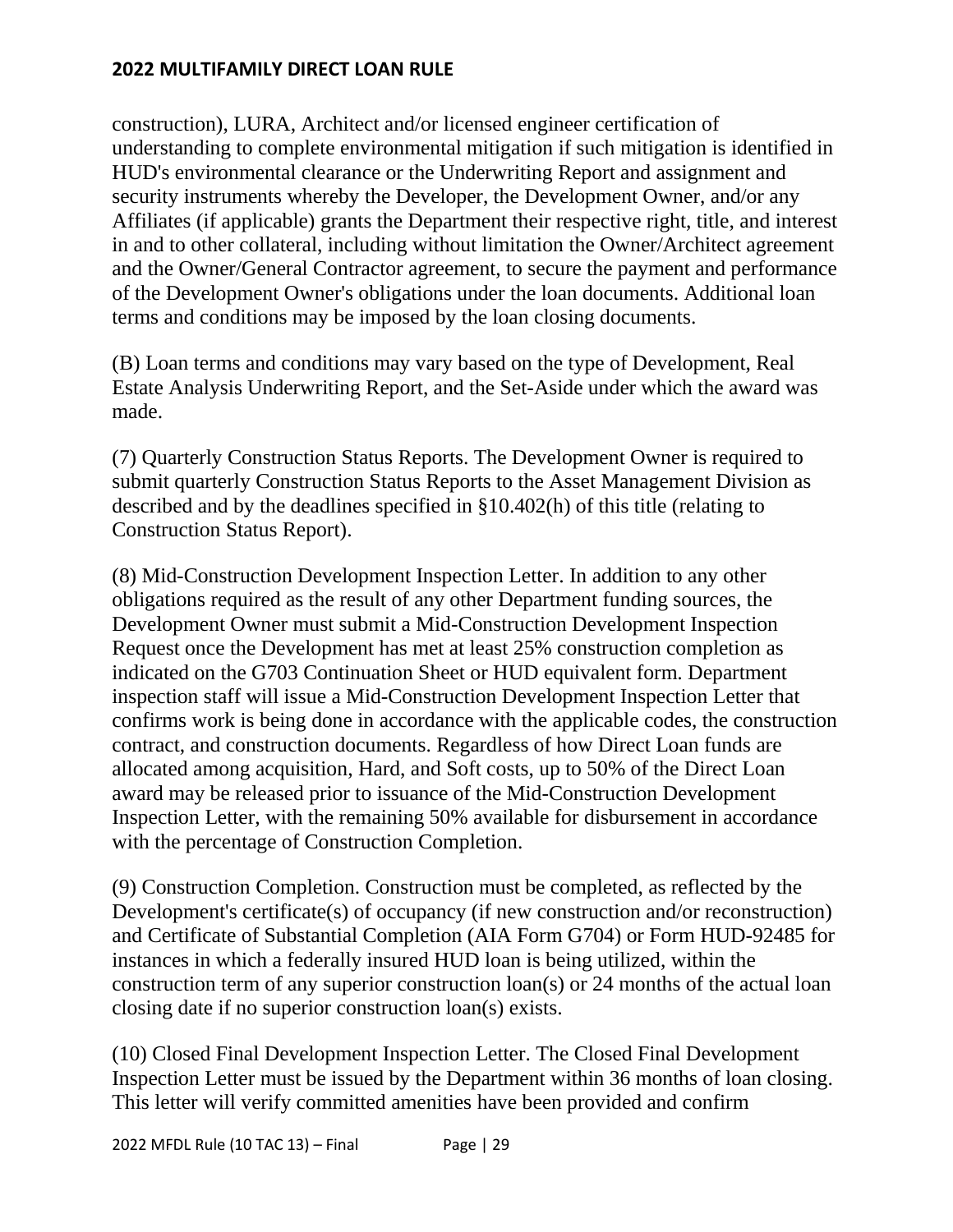compliance with all applicable accessibility requirements; this letter may include deficiencies that require resolution. The Closed Final Development Inspection may be conducted concurrently with a Uniform Physical Condition Standards (UPCS) inspection. However, any letters associated with a UPCS inspection will not satisfy the Closed Final Development Inspection Letter required by this subsection.

(11) Initial Occupancy. Initial occupancy of all MFDL assisted Units by eligible households shall occur within six months of the final Direct Loan draw. Requests to extend the initial occupancy period must be accompanied by documentation of marketing efforts and a marketing plan. The marketing plan may be submitted to HUD for final approval, if required by the MFDL fund source.

(12) Per Unit Repayment. Repayment may be required on a per Unit basis for Units that have not been rented to eligible households within 18 months of the final Direct Loan draw.

(13) Termination and Repayment for Failure to Complete. Termination of the Direct Loan award and repayment of all disbursed funds will be required for any Development that is not completed within four years of the effective date of a Direct Loan Contract.

(14) Disbursement of Funds. The Borrower must comply with the requirements in subparagraphs (A) - (K) of this paragraph in order to receive a disbursement of funds to reimburse eligible costs incurred. Submission of documentation related to the Borrower's compliance with these requirements is required with a request for disbursement:

(A) All requests for disbursement must be submitted through the Department's Housing Contract System, using the MFDL draw workbook or such other format as the Department may require;

(B) Documentation of the total construction costs incurred and costs incurred since the last disbursement of funds must be submitted. Such documentation must be signed by the General Contractor and certified by the Development architect and is generally in the form of an AIA Form G702/ G703 or HUD equivalent form;

(C) Disbursement requests must include a down-date endorsement to the Direct Loan (mortgagee) title policy or Nothing Further Certificate that includes a title search through the date of the Architect's signature on AIA form G702 or HUD equivalent form. For release of retainage, the down-date endorsement to the Direct Loan title policy or Nothing Further Certificate must be dated at least 30 calendar days after the date of the completion as certified on the Certificate of Substantial Completion (AIA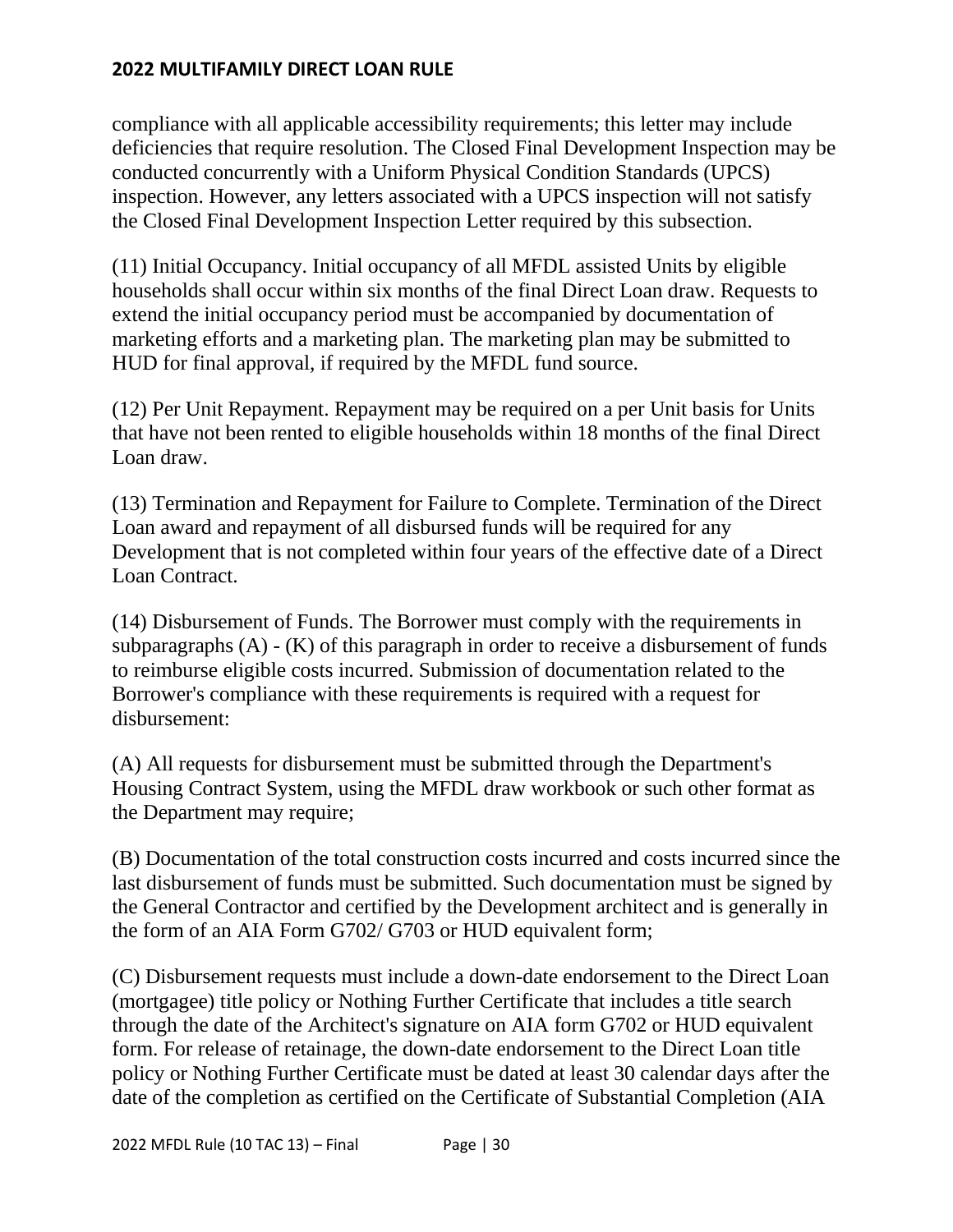Form G704) with \$0 as the work remaining to be completed. If AIA Form G704 or HUD equivalent form indicates an amount of work remaining to be completed, the Architect must provide confirmation that all work has been completed. Disbursement requests for acquisition and closing costs are exempt from this requirement;

(D) Table Funding (the wiring of Direct Loan funds to the title company at loan closing) may be permitted at the time of closing, for disbursement of funds related to eligible acquisition costs and eligible softs costs incurred, and in an amount not to exceed 50% of the total funds. Table Funding must be requested in writing at least 30 calendar days prior to the anticipated closing date, and will not be considered unless the Direct Loan Contract has been executed and all necessary documentation has been submitted to and accepted by the Department at least 10 calendar days prior to the anticipated closing date;

(E) At least 50% of Direct Loan funds (except as otherwise allowed for Permanent Refinance Loans described in §13.8(d) of this chapter (relating to Loan Structure and Underwriting Requirements)) will be withheld from the initial disbursement of loan funds to allow for periodic disbursements;

(F) The initial draw request for the Development (excluding Table Funding) must be entered into the Department's Housing Contract System no later than180 days after loan closing, and may not be submitted prior to submission of all architectural drawings;

(G) Up to 75% of Direct Loan funds may be drawn before providing evidence of Match. Thereafter, the Borrower must provide evidence of Match being credited to the Development prior to release of the final 25% of funds;

(H) Developer Fee disbursement shall be limited by subparagraph (I) of this paragraph and is further conditioned upon clauses (i) - (iii) of this subparagraph, as applicable:

(i) For Developments in which the loan is secured by a first lien deed of trust against the Property, 75% shall be disbursed in accordance with percent of construction completed. 75% of the total allowable fee will be multiplied by the percent completion, as documented by the construction contract and as may be verified by an inspection by the Department. The remaining 25% shall be disbursed at the time of release of retainage; or

(ii) For Developments in which the loan is not secured by a first lien deed of trust or the Development is also utilizing Housing Tax Credits, Developer Fees will not be reimbursed by the Department, except as follows. If all other lenders and syndicator in a Housing Tax Credit Development (if applicable) provide written confirmation that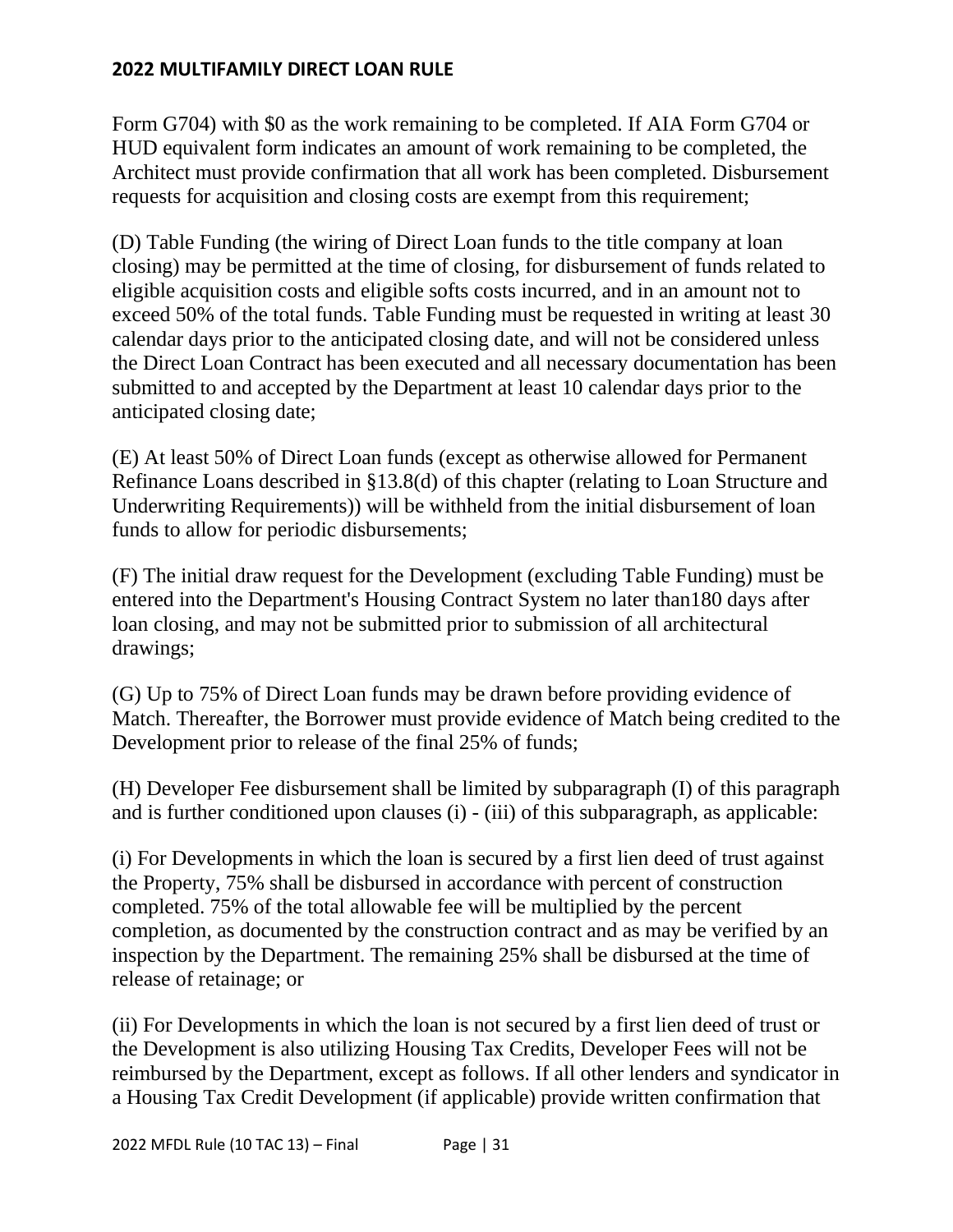they do not have an existing or planned agreement to govern the disbursement of Developer Fees and expect that Department funds shall be used to fund Developer Fees, they shall be reimbursed in the same manner as described in subparagraph (A) of this paragraph; and

(iii) The Department may reasonably withhold any disbursement in accordance with the Loan Documents and if it is determined that the Development is not progressing as reasonably necessary to meet the benchmarks for the timely completion of construction of the Development as set forth in the loan documents, or that cost overruns have put the Development Owner's ability to repay its Direct Loan or complete the construction at risk in accordance with the terms of the loan documents and within budget. If disbursement has been withheld under this subsection, the Development Owner must provide evidence to the satisfaction of the Department that the Development will be timely completed and occupied in order to continue receiving funds. If disbursement is withheld for any reason, disbursement of any remaining Developer Fee will be made only after construction of the Development has been completed, and all requirements for expenditure and occupancy have been met;

(I) Expenditures must be allowable and reasonable in accordance with federal and state rules and regulations. The Department shall review each expenditure requested for reasonableness. The Department may request the Development Owner make modifications to the disbursement request and is authorized to modify the disbursement procedures set forth herein and to establish such additional requirements for payment of Department funds to Development Owner as may be necessary or advisable for compliance with all program requirements;

(J) Following 50% construction completion, any funds will be released in accordance with the percentage of construction completion as documented on AIA Form G702/703 or HUD equivalent form. 10% of requested Hard Costs will be retained and will not be released until the final draw request. If the Development is receiving funds from more than one MFDL source, the retainage requirement will apply to each fund source individually. All of the items described in clauses (i) - (viii) of this subparagraph are required in order to approve the final draw request:

(i) Fully executed Certificate of Substantial Completion (AIA Form G704) or Form HUD-92485 (for instances in which a federally insured HUD loan is being utilized) with \$0 as the cost estimate of work that is incomplete. If AIA Form G704 or Form HUD-92485 indicates an amount of work remaining to be completed, the Architect must provide confirmation that all work has been completed;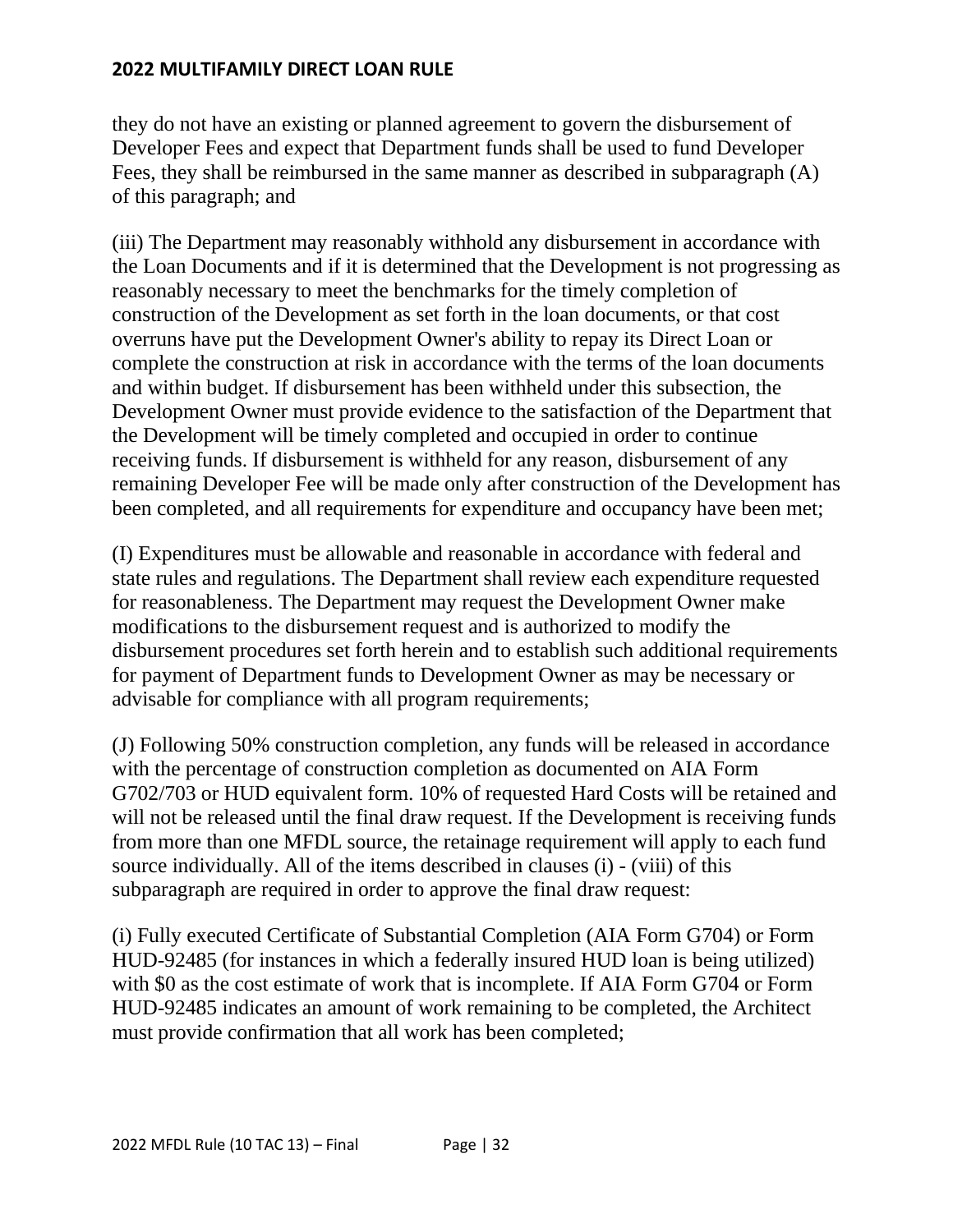(ii) A down date endorsement to the Direct Loan title policy or Nothing Further Certificate dated at least 30 calendar days after the date of completion as certified on the Certificate of Substantial Completion (AIA Form G704) or Form HUD-92485;

(iii) For Developments not layered with Housing Tax Credits, a Closed Final Development Inspection Letter from the Department;

(iv) For NHTF Developments layered with HTCs, a separate, additional cost certification form completed by an independent, licensed, certified public accountant of all Development costs (including project costs), subject to the conditions and limitations set forth in the executed Direct Loan Contract, commonly known as a cost certification;

(v) For Developments subject to the Davis-Bacon Act, evidence from the Department's Senior Labor Standards Specialist that the Department's Notice to Proceed that serves to lock in the Department of Labor's worker prevailing wage mandates at the development and authorizes start of construction was sent and final wage compliance report was received and approved or confirmation that HUD or other entity maintains Davis-Bacon oversight;

(vi) Certificate(s) of Occupancy (for New Construction or Reconstruction Units);

(vii) Development completion reports, which includes, but is not limited to, documentation of full compliance with the Uniform Relocation Act/104(d), Match Documentation requirements, and Section 3 of the Housing and Urban Development Act of 1968, as applicable to the Development, and any other applicable requirement; and

(viii) If applicable to the Development, certification from Architect or a licensed engineer that all HUD environmental mitigation conditions have been met;

(K) No disbursement of funds will be approved without receipt of all closing documents in the form and substance required by the Department's Legal Division;

(L) The final draw request must be submitted within the construction term as determined in accordance with  $$13.8(b)(1)$  or (c)(1) of this chapter (relating to Loan Structure and Underwriting Requirements) as applicable, unless the construction term has been extended in accordance with §13.12 or §13.13 of this chapter (relating to Post-Closing Amendments to Direct Loan Terms), as applicable; and

(M) Annually, Borrowers must submit at least one draw, and may not submit more than four draws, unless previously approved by the Executive Director or designee.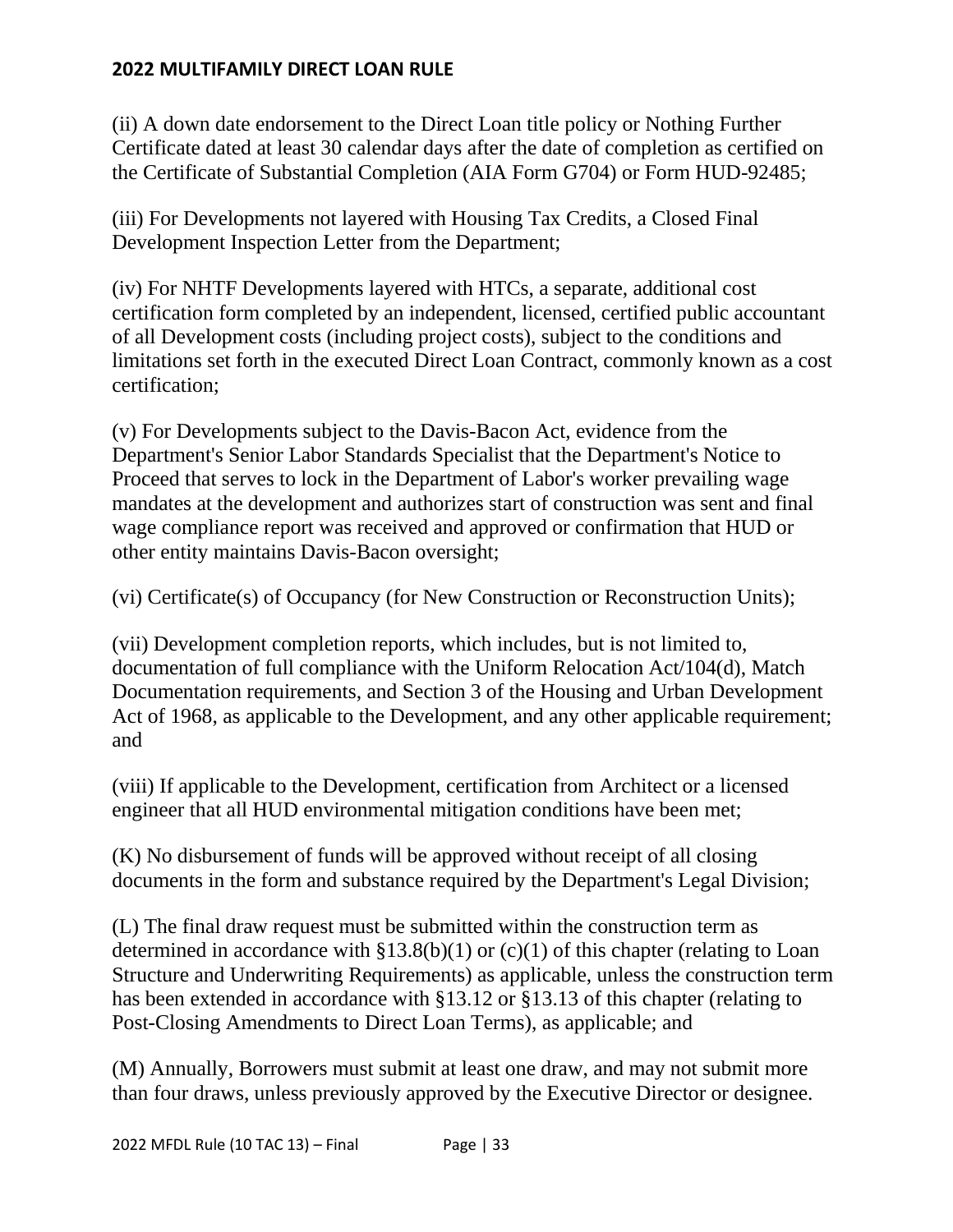(15) Annual Audits and Cost Certifications under 24 CFR §93.406(b).

(A) Annual Audits under 24 CFR §93.406(b). Unless otherwise directed by the Department, the Development Owner shall arrange for the performance of an annual financial and compliance audit of funds received and performances rendered under the Direct Loan Contract, subject to the conditions and limitations set forth in the executed Direct Loan Contract. All approved audit reports will be made available for public inspection within 30 days after completion of the audit.

(B) Cost Certifications under 24 CFR §93.406(b).

(i) Non-HTC-Layered Developments. Within 180 calendar days of the later of all title transfer requirements and construction work having been performed, as reflected by the Development's Certificate(s) of Occupancy (if New Construction) or Certificate of Substantial Completion (AIA Form G704 or HUD equivalent form), or when all modifications required as a result of the Department's Final Construction Inspection are cleared as evidenced by receipt of the Closed Final Development Inspection Letter, the Development Owner will submit to the Department a cost certification done by an independent licensed certified public accountant of all Development costs (including project NHTF eligible costs), subject to the conditions and limitations set forth in the executed Direct Loan Contract.

(ii) HTC-Layered Developments. With the Cost Certification required by the Low Income Housing Tax Credit Program, the Development Owner must submit to the Department a cost certification completed by an independent licensed certified public accountant of all Development costs (including NHTF project eligible costs), subject to the conditions and limitations set forth in the executed Direct Loan Contract.

# *§13.12. Pre-Closing Amendments to Direct Loan Terms.*

(a) Closing Memo to Underwriting Report. Any changes to the total development cost, expenses, income, and/or other sources of funds from time of the publication of the initial Underwriting Report at the time of award to the time of loan closing, must be reevaluated by Real Estate Analysis staff, who will typically publish a Closing Memo to the Underwriting Report. The Report may recommend changes to the principal amount and/or the repayment structure for the Multifamily Direct Loan pursuant to §11.302 of this title (relating to Underwriting Rules and Guidelines), except that the change must have been an available option in the rule or NOFA (as applicable), and may not be made to awards that were competitively scored to the extent that change would have caused the Development to lose points. This will allow the Department to uphold the competitive process, mitigate any increased risk, and to ensure that the Development is not oversubsidized. Where the Department determines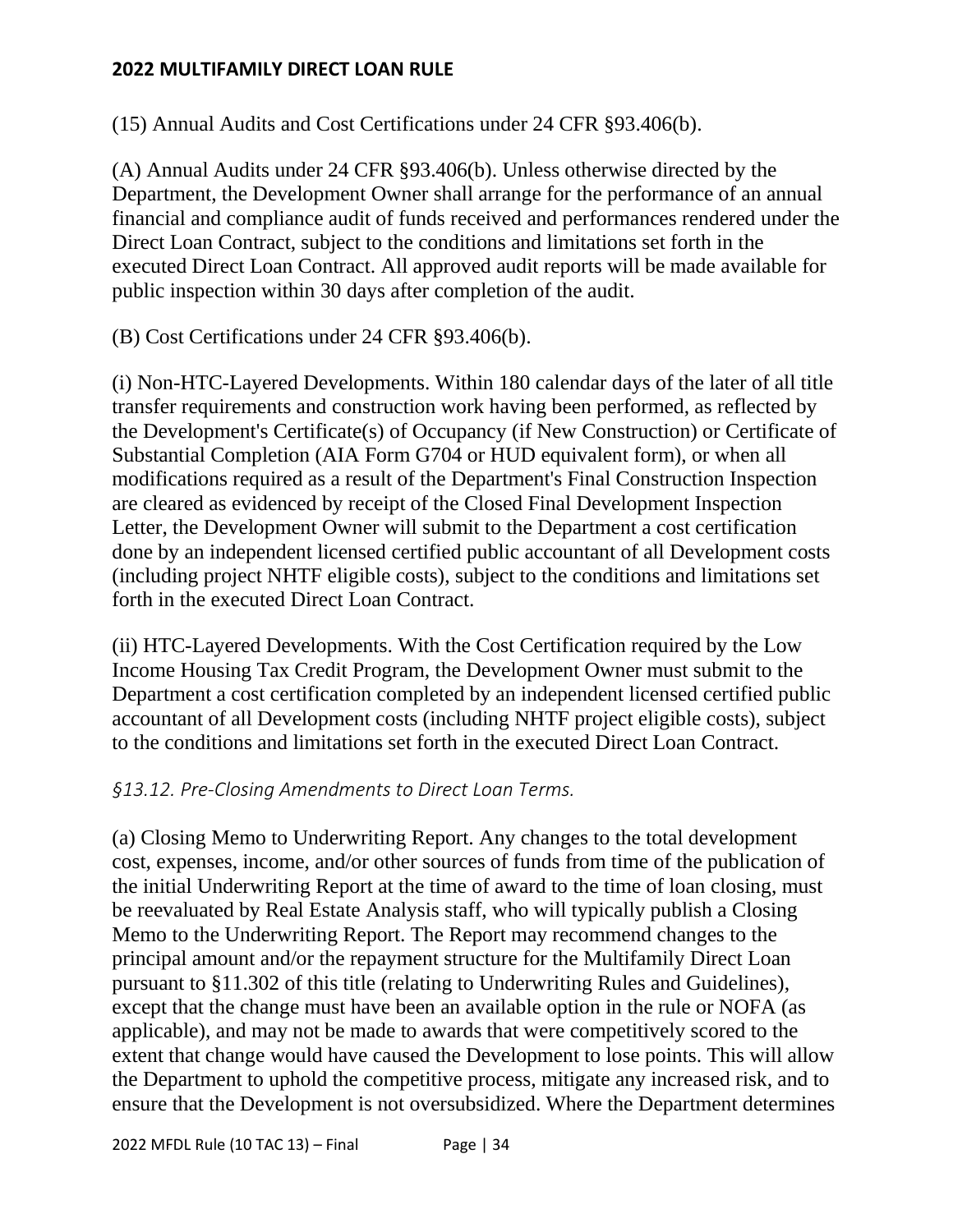such risk is not adequately mitigated, the award may be terminated or reconsidered by the Board. Increases in the principal amount or scheduled payment amounts of any superior loans that cause the total Debt Coverage Ratio (DCR) to decrease by more than .05 require approval by the Board. If the changes cause the total DCR to no longer comply with 10 TAC §11.302 of this title (relating to Underwriting Rules and Guidelines), the award may be subject to termination. The Department may require the Closing Memo to be completed before providing a Contract to the Development Owner.

(b) Executive Approval Required Pre-Closing. The Executive Director or authorized designee may approve amendments to loan terms prior to closing as described in paragraphs  $(1)$  -  $(6)$  of this subsection.

(1) Extensions of up to six months to the loan closing date required in 10 TAC §13.11(c)(4) of this chapter (relating to Post-Award Requirements) may be approved prior to closing. An Applicant must submit sufficient evidence documenting good cause, including but not limited to, documented delays caused by circumstances outside the control of the applicant or constraints in arranging a multiple fund source closing. An extension will not be available if an Applicant has:

(A) Failed to timely begin or complete a process required to close; including, but not limited to:

(i) The process of finalizing all equity and debt financing;

(ii) The environmental clearance process; or

(iii) The due diligence processing requirements; or

(B) Made changes to the Development that require significant additional underwriting by the Department without at least 45 days to complete the review.

(2) Changes to the construction term and/or loan maturity date to accommodate the requirements of other lenders or to maintain parity of term may be approved prior to closing.

(3) Extensions of up to 12 months to the Construction Completion date or date of receipt of a Closed Final Development Inspection Letter required in 10 TAC  $§13.11(c)(10)$  of this chapter may be requested but generally are not approved prior to initial loan closing. Extensions under this paragraph are determined based on documentation that the extension is necessary to complete construction and that there is good cause for the extension.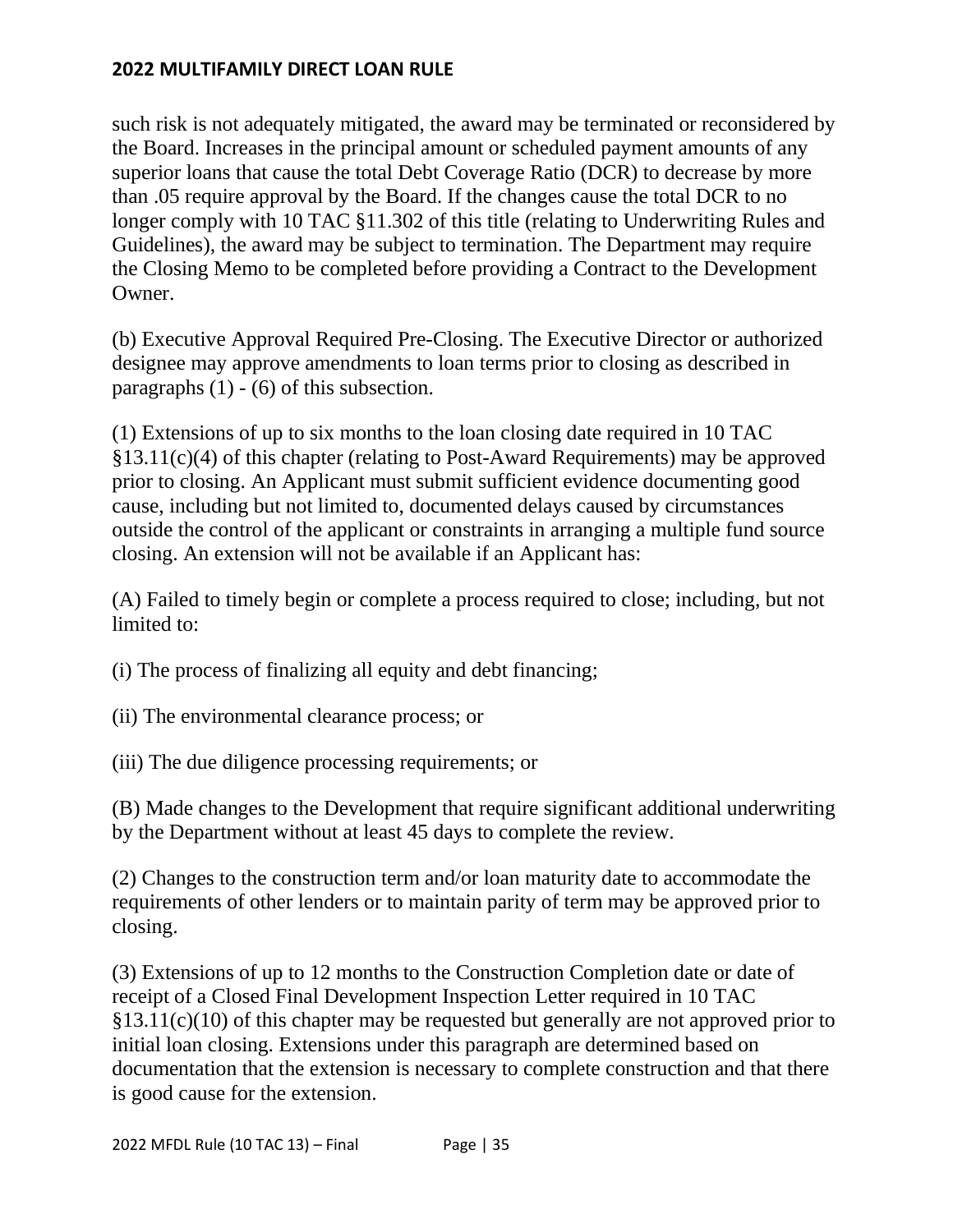(4) Only to the extent determined necessary by Real Estate Analysis to maintain financial feasibility, changes to the amortization period (not to exceed 40 years) or interest rate (to not less than the minimum specified in rule or NOFA) that cause the annual repayment amount to decrease less than 20%, or any changes to the amortization or interest rate that increase the annual repayment amount up to 20%.

(5) Decreases in the Direct Loan amount, provided the decrease does not jeopardize the financial viability of the Development in the determination of Real Estate Analysis may be approved prior to closing, though the Development Owner may be subject to penalties as further described in 10 TAC §13.11 of this chapter (relating to Post-Award Requirements). Increases will not be approved unless the Applicant applies for the additional funding under an open NOFA.

(6) Changes to other loan terms or requirements that would not require a waiver or change in scoring items, as necessary to facilitate the loan closing without exposing the Department to undue financial risk.

(c) Board Approval Required Pre-Closing. Board approval is necessary for any other changes prior to closing.

# *§13.13. Post-Closing Amendments to Direct Loan Terms.*

(a) Good Cause Extensions. The Executive Director or authorized designee may approve extensions of up to 12 months under §13.11(c) of this chapter (relating to Post-Award Requirements) based on documentation that there is good cause for the extension.

(b) Amendments to MFDL Awards. Except in cases of Force Majeure, changes to terms of awards subject to mandatory HUD reporting requirements will only be processed after the Construction Completion is reported to the federal oversight entity as completed, and the last of the MFDL funds have been drawn.

(c) Executive Amendments. The Executive Director or authorized designee may approve amendments to loan terms post-closing as described in paragraphs (1) - (3) of this subsection. Board approval is necessary for any other changes post-closing.

(1) Changes in Terms. Changes to the amortization or maturity date to accommodate the requirements of other lenders or maintain parity of term may be approved postclosing, provided the changes result in the Direct Loan continuing to meet the requirements of  $\S 13.8(c)(1)$  and (3) of this chapter (relating to Loan Structure and Underwriting Requirements), and NOFA requirements.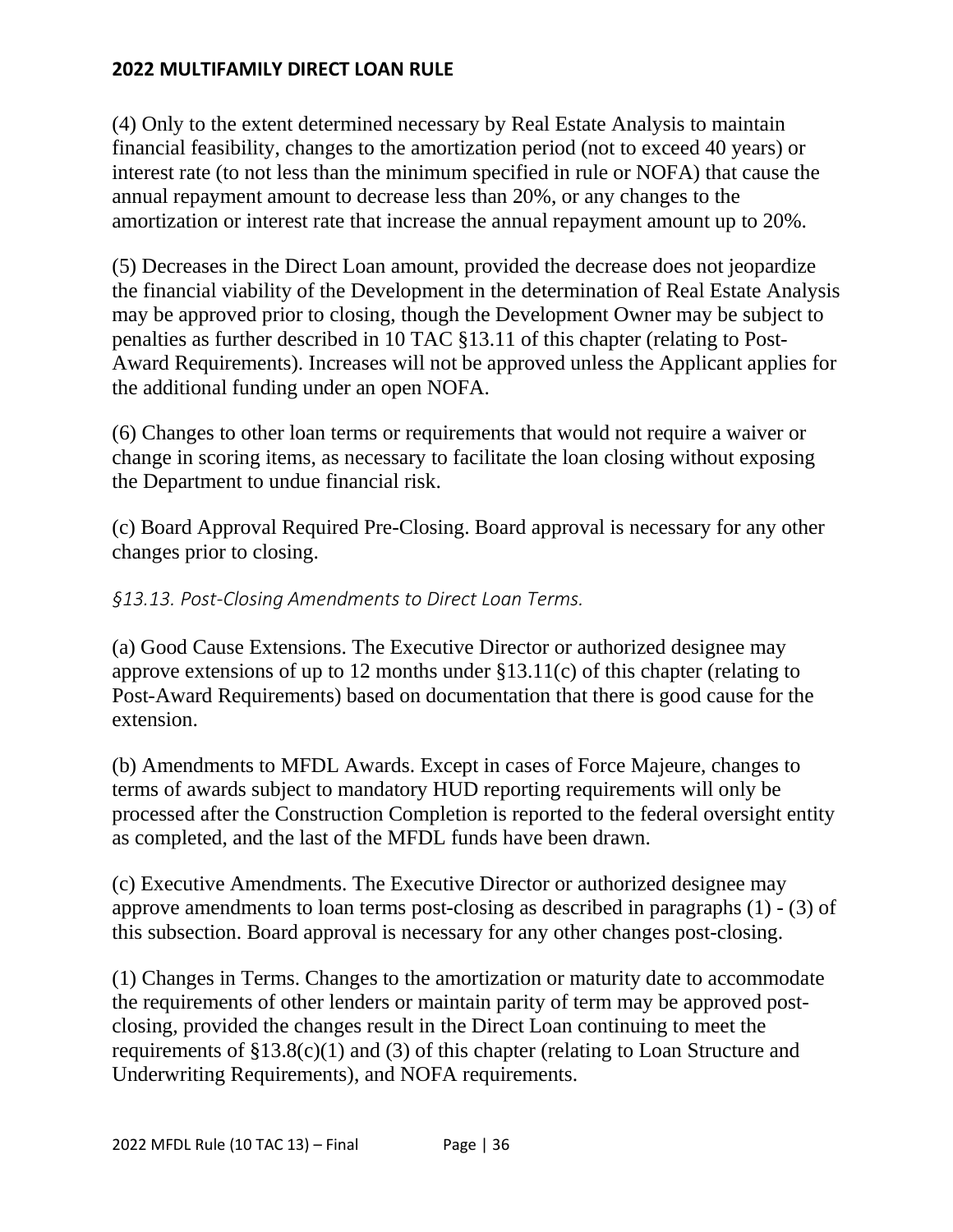(2) Post-Closing Subordinations or Re-subordinations of MFDL Liens. Resubordination of the Direct Loan in conjunction with refinancing may be approved post-closing, provided the conditions in subparagraphs (A) - (E) of this paragraph are met:

(A) The Borrower is current with loan payments to the Department, and no notice has been given of any Event of Default on any MFDL loan. Histories of late or nonpayment on any other MFDL loan may result in denial of the request;

(B) The refinance does not propose payment to any of the Development Owner or Developer parties (including the Limited Partners);

(C) A proposal for partial repayment of the MFDL lien is made with the request;

(D) The new superior lien is in an amount that is equal to or less than the original senior lien and does not negatively affect the financial feasibility of the Development.

(i) For purposes of this section, a negative effect on the financial feasibility of the Development shall mean a reduction in the total Debt Coverage Ratio (DCR) of more than 0.05, or if the DCR no longer meets the requirements of §11.302 of this title; and

(ii) Changes to accommodate refinancing with a new superior lien that is in an amount that exceeds the original senior lien and which will be directly applied to property improvements, as evidenced by the loan or security agreements (exclusive of fees associated with the refinance and any required reserves), will be considered on a case by case basis; and

(E) The subordination or re-subordination request does not include a request to subordinate or resubordinate any MFDL LURA, with the exception of partial subordination or re-subordination of receivership rights (subject to the prosed receiver entity or Affiliate not having been Debarred by the Department or on the Federal Suspended or Debarred Listing).

(3) Workout Arrangements. Changes required to the Department's loan terms or amounts that are part of an approved Asset Management Division work out arrangement may be approved after Construction Completion.

(d) Contract Assignments and Assumptions of MFDL Liens. The Executive Director or authorized designee may approve the Contract Assignment and Assumption of MFDL Liens following approval of an Ownership Transfer request if the conditions in paragraphs  $(1)$  -  $(3)$  of this subsection are met: